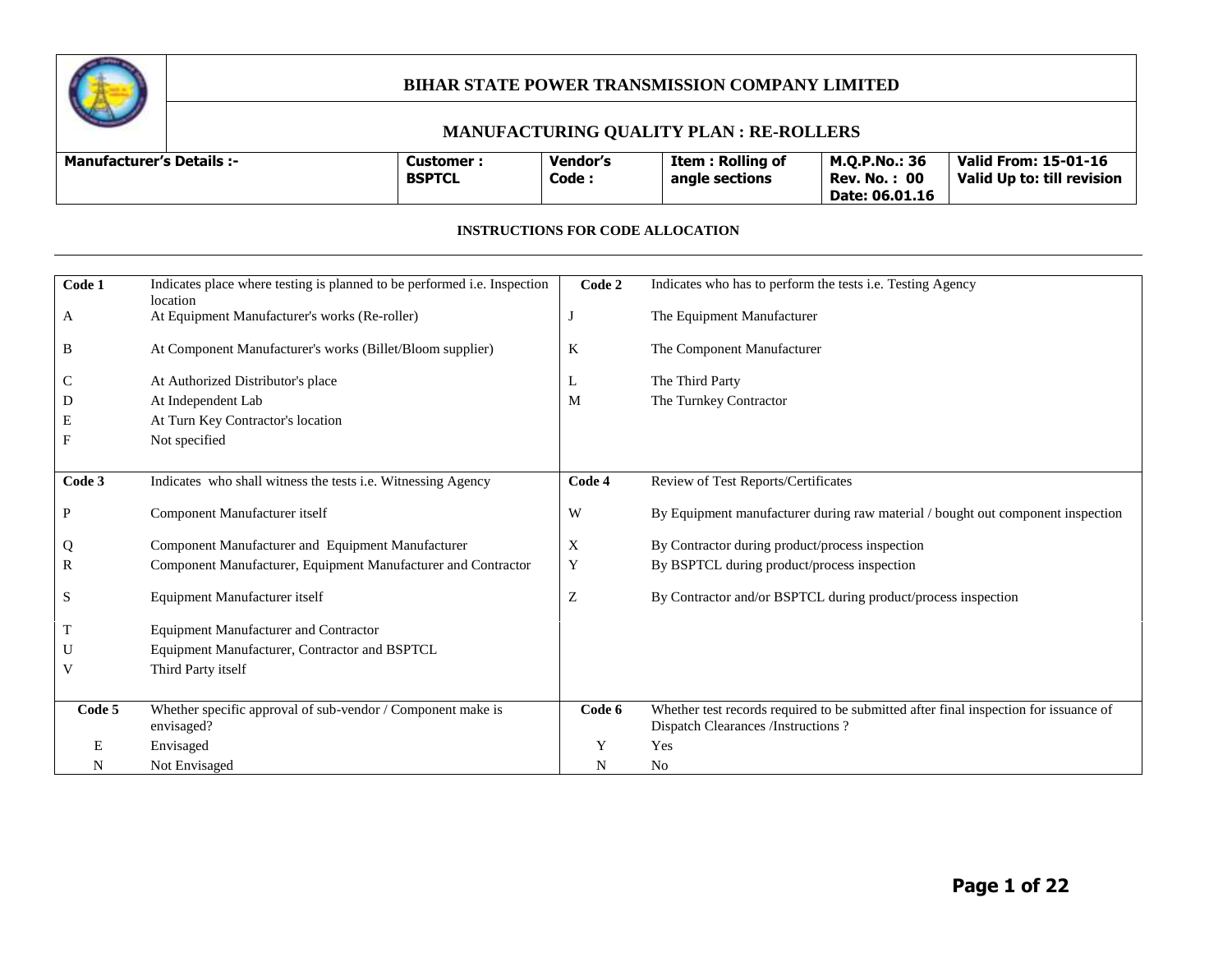

## **MANUFACTURING QUALITY PLAN : RE-ROLLERS**

| <b>Manufacturer's Details :-</b> | <b>Customer :</b><br><b>BSPTCL</b> | Vendor's<br>Code | Item : Rolling of<br>angle sections | <b>M.O.P.No.: 36</b><br><b>Rev. No.: 00</b><br>Date: 06.01.16 | Valid From: 15-01-16<br>Valid Up to: till revision |
|----------------------------------|------------------------------------|------------------|-------------------------------------|---------------------------------------------------------------|----------------------------------------------------|
|----------------------------------|------------------------------------|------------------|-------------------------------------|---------------------------------------------------------------|----------------------------------------------------|

**A.** Raw Material Section-

| Sr.<br>No.  | Components/<br>Operation &<br><b>Description of Test</b>                 | Type of<br><b>Check</b>                                            | <b>Ouantum of</b><br>Check /<br><b>Sampling with</b><br>basis | <b>Reference</b><br>document for<br><b>Testing</b> | <b>Acceptance Norms</b>                                                                                                                                                               | Format<br>of<br>Record  | <b>Applicable Codes</b><br>$\overline{2}$<br>$\mathbf{3}$<br>5<br>$\overline{4}$<br>6 |                |              |             |                          |                | <b>Remarks</b>                                                                                                                                                             |
|-------------|--------------------------------------------------------------------------|--------------------------------------------------------------------|---------------------------------------------------------------|----------------------------------------------------|---------------------------------------------------------------------------------------------------------------------------------------------------------------------------------------|-------------------------|---------------------------------------------------------------------------------------|----------------|--------------|-------------|--------------------------|----------------|----------------------------------------------------------------------------------------------------------------------------------------------------------------------------|
| A.1         | Steel                                                                    | Chemical                                                           | Per lot/heat                                                  | IS:2830                                            | As per Annexure-I for<br>different sources and as<br>per agreed chemistry of<br>supplier                                                                                              | Teat<br>report          | $\, {\bf B}$                                                                          | $\overline{K}$ | $\mathbf{P}$ | Y           | E                        | $\overline{N}$ | Billet/blooms/slab shall be procured<br>from BSPTCL approved sources.<br>Records to be reviewed during final<br>inspection                                                 |
|             |                                                                          | Chemical                                                           | Each<br>billet/bloom/slab                                     | IS 2830                                            | As per Annexure-I for<br>different sources and as<br>per agreed chemistry of<br>supplier                                                                                              | Spectro<br>Report       | A                                                                                     | $\mathbf{J}$   | S.           | $\mathbf Y$ | $\sim$                   | N              | The conforming materials matching<br>to supplier TC shall be taken into<br>rolling only after allotment of batch<br>no with colour coding for HT/MS<br>for BSPTCL material |
|             |                                                                          | Visual and<br>Dimension                                            | Each<br>billet/bloom/slab                                     | IS 2830                                            | IS 2830                                                                                                                                                                               | <b>BSPTCL</b><br>Report | $\mathbf{A}$                                                                          | J              | S            | Y           | $\overline{\phantom{a}}$ | ${\bf N}$      |                                                                                                                                                                            |
| B           | In-process Inspection-                                                   |                                                                    |                                                               |                                                    |                                                                                                                                                                                       |                         |                                                                                       |                |              |             |                          |                |                                                                                                                                                                            |
| a           | <b>Roller Verification</b><br>incl. rollers of<br>straightening machine. | Visual &<br>Dimensional<br>check for root<br>radius and<br>profile | Each shift                                                    | <b>Plant Standard</b>                              | <b>Plant Standard</b>                                                                                                                                                                 | <b>BSPTCL</b><br>Report | A                                                                                     | J              | S            | W           | $\overline{\phantom{a}}$ | $\mathbf N$    |                                                                                                                                                                            |
| b           | Furnace temp for<br>individual zone                                      | Visual display                                                     | Each hour                                                     | <b>Plant Standard</b>                              | <b>Plant Standard</b>                                                                                                                                                                 | <b>BSPTCL</b><br>Report | A                                                                                     | J              | S.           | W           | $\blacksquare$           | $\mathbf N$    |                                                                                                                                                                            |
| $\mathbf c$ | Surface finish of<br>rolled material and<br>end cutting                  | Visual check                                                       | Each hour                                                     | IS 2062                                            | Material to be free from<br>surface defects like<br>laminations,<br>rough/jagged and<br>imperfect edges, cracks,<br>rounded apex, deep roll<br>marks, pipy and any<br>harmful defects | <b>BSPTCL</b><br>Report | A                                                                                     | $\mathbf{I}$   | S.           | W           | $\overline{\phantom{a}}$ | N              |                                                                                                                                                                            |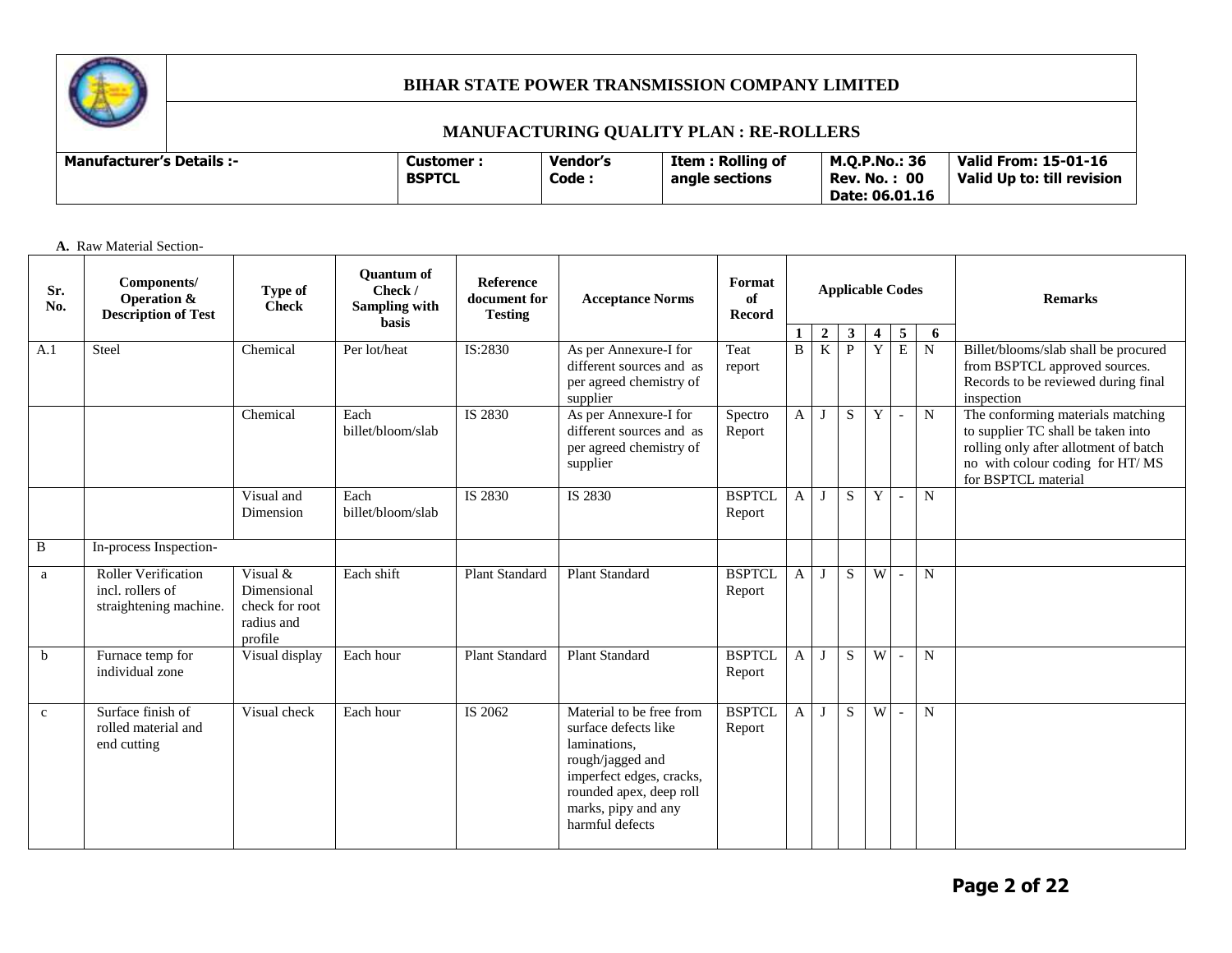

## **MANUFACTURING QUALITY PLAN : RE-ROLLERS**

| Sr.<br>No.  | Components/<br><b>Operation &amp;</b> | Type of<br><b>Check</b> | <b>Quantum of</b><br>Check /                                                                    | Reference<br>document for | <b>Acceptance Norms</b>                                                                                                                                                                                                                                                                                                                    | Format<br>of            |              |                |                | <b>Applicable Codes</b> |                |           | <b>Remarks</b> |
|-------------|---------------------------------------|-------------------------|-------------------------------------------------------------------------------------------------|---------------------------|--------------------------------------------------------------------------------------------------------------------------------------------------------------------------------------------------------------------------------------------------------------------------------------------------------------------------------------------|-------------------------|--------------|----------------|----------------|-------------------------|----------------|-----------|----------------|
|             | <b>Description of Test</b>            |                         | <b>Sampling with</b><br>basis                                                                   | <b>Testing</b>            |                                                                                                                                                                                                                                                                                                                                            | <b>Record</b>           | 1            | $\overline{2}$ | $\mathbf{3}$   | $\overline{4}$          | $\overline{5}$ | 6         |                |
| $\mathbf d$ | Flange width check                    | Measurement             | Min 5 times or till<br>perfect setting of<br>roller and once/<br>hour during<br>rolling process | IS 1852/<br><b>IS 808</b> | Equal:<br>$(i)$ Up to 45 mm Leg<br>Length<br>$\pm$ 1.5 mm<br>$(ii) > 45$ to 100 mm Leg<br>Length<br>$\pm 2.0$ mm<br>$(iii) > 100$ mm Leg<br>Length<br>$\pm$ 2.0 % of leg length<br>Difference between Leg<br>Length of Equal Angles<br>shall be limited to 75 %<br>of Total Tolerance<br>(Plus & Minus)<br>Unequal: tolerance as<br>per IS | <b>BSPTCL</b><br>Report | $\mathbf{A}$ | J              | S              | W                       | $\sim$         | ${\bf N}$ |                |
| e           | Weight/mtr length<br>check            | Measurement             | Once/hour/section<br>wise                                                                       | IS 1852 /<br>IS 808       | i) Up to 3 mm thick $\pm 5\%$<br>$ii) > 3$ mm thick<br>$+5\%$ , - 3 %<br>over weights specified in<br>IS 808                                                                                                                                                                                                                               | <b>BSPTCL</b><br>Report | $\mathbf{A}$ | J              | $\overline{S}$ | W                       | $\sim$         | ${\bf N}$ |                |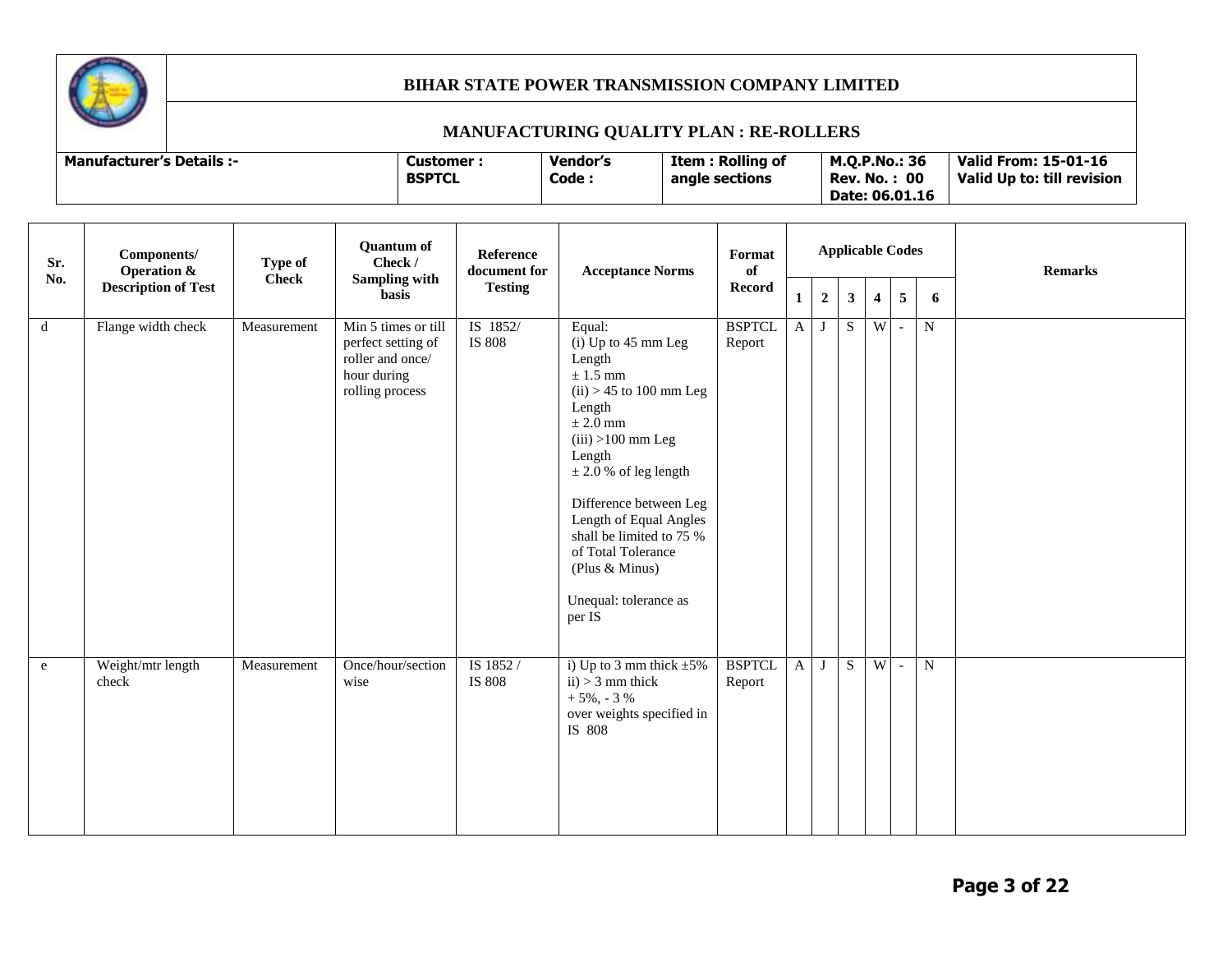

# **MANUFACTURING QUALITY PLAN : RE-ROLLERS**

| <b>Manufacturer's Details :-</b> | Customer :<br><b>BSPTCL</b> | <b>Vendor's</b><br>Code | Item : Rolling of<br>angle sections | M.O.P.No.: 36<br>-00<br>Rev. No. .<br>Date: 06.01.16 | Valid From: 15-01-16<br>Valid Up to: till revision |
|----------------------------------|-----------------------------|-------------------------|-------------------------------------|------------------------------------------------------|----------------------------------------------------|
|----------------------------------|-----------------------------|-------------------------|-------------------------------------|------------------------------------------------------|----------------------------------------------------|

| Sr.<br>No.   | Components/<br><b>Operation &amp;</b><br><b>Description of Test</b> | Type of<br><b>Check</b> | <b>Quantum of</b><br>Check /<br>Sampling with                           | <b>Reference</b><br>document for                                                                                                   | Format<br><b>Acceptance Norms</b><br><b>Testing</b>                                                                                                                                                                                                                           |                         |                   |                | <b>Applicable Codes</b> |                         |                          |             | <b>Remarks</b> |
|--------------|---------------------------------------------------------------------|-------------------------|-------------------------------------------------------------------------|------------------------------------------------------------------------------------------------------------------------------------|-------------------------------------------------------------------------------------------------------------------------------------------------------------------------------------------------------------------------------------------------------------------------------|-------------------------|-------------------|----------------|-------------------------|-------------------------|--------------------------|-------------|----------------|
|              |                                                                     |                         | <b>basis</b>                                                            |                                                                                                                                    |                                                                                                                                                                                                                                                                               | Record                  | $\mathbf{1}$      | $\overline{2}$ | $\mathbf{3}$            | $\overline{\mathbf{4}}$ | $\overline{5}$           | 6           |                |
| $\mathbf{f}$ | Out of<br>Squareness                                                | Measurement             | Once/hour/secti<br>on wise                                              | IS 1852                                                                                                                            | $\pm 1^{\circ}$                                                                                                                                                                                                                                                               | <b>BSPTCL</b><br>Report | $\mathbf{A}$<br>J |                | S                       | W                       |                          | ${\bf N}$   |                |
| g            | Camber                                                              | Measurement             | Once/hour/secti<br>on wise                                              | IS 1852                                                                                                                            | (i) For Flange Less than<br>$100 \text{ mm}$<br>Reasonably Straight<br>(ii) For Flange<br>100 mm & above<br>Max 0.2% of length                                                                                                                                                | <b>BSPTCL</b><br>Report | $\mathbf{A}$      | J              | S.                      | W                       | $\overline{\phantom{a}}$ | $\mathbf N$ |                |
| h            | Root radius                                                         | Measurement             | Once/hour/sectio<br>n wise                                              | <b>IS 808</b>                                                                                                                      | IS 808                                                                                                                                                                                                                                                                        | <b>BSPTCL</b><br>Report | $\mathbf{A}$      | J              | S.                      | W                       | $\sim$                   | N           |                |
| $\mathbf{i}$ | Yield stress                                                        | Mechanical              | 2 - Samples for<br>cast/heat/lot size<br>up to 50 MT or<br>part thereof | IS: 2062:2011<br>Grade E250 A<br>$\&$<br><b>BSPTCL</b><br>Specn.<br>IS: 2062:2011<br>Grade E 350 A<br>&<br><b>BSPTCL</b><br>Specn. | $i$ ) <20mm thick<br>$250$ N/mm <sup>2</sup> min<br>ii) 20to40 mm thick<br>$240$ N/mm <sup>2</sup> Min.<br>iii) >40mm thick<br>230 N/mm <sup>2</sup> min.<br>below 20 mm min 350<br>N/mm <sup>2</sup><br>$20-40$ mm-<br>$min 330 N/mm^2$<br>above 40 mm<br>$min$ 320 N/ $mm2$ | <b>BSPTCL</b><br>Report | $\mathbf{A}$      | J              | S.                      | W                       | $\sim$                   | ${\bf N}$   |                |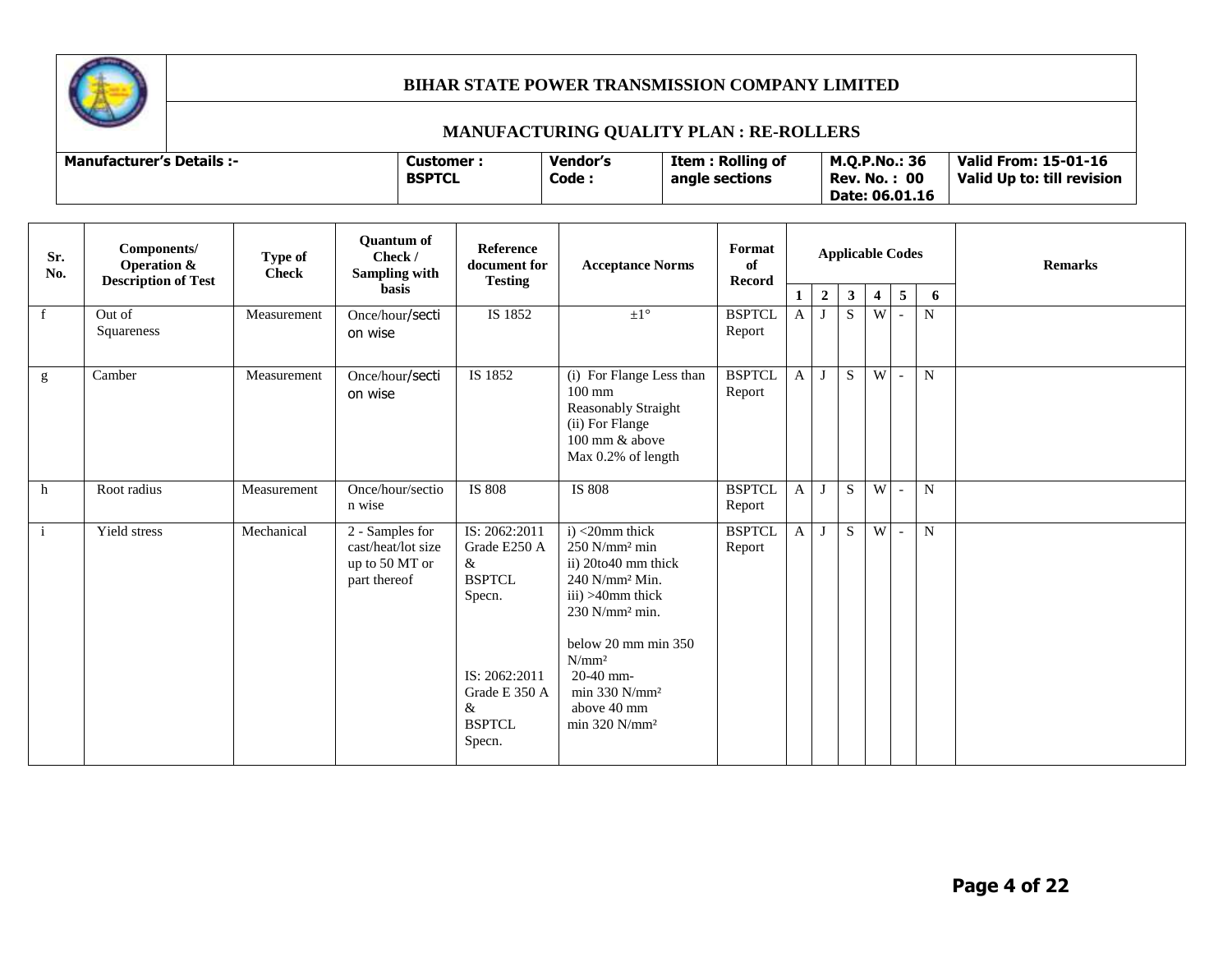

## **MANUFACTURING QUALITY PLAN : RE-ROLLERS**

|                | <b>Manufacturer's Details :-</b>                         |                                |                                                                         | <b>Customer:</b><br><b>BSPTCL</b>                                                       | Vendor's<br>Code:                                                                                                                                                                                                                                    | <b>Item: Rolling of</b><br>angle sections |              |                  | M.Q.P.No.: 36<br><b>Rev. No.: 00</b><br>Date: 06.01.16 |                         |                |             | <b>Valid From: 15-01-16</b><br>Valid Up to: till revision |  |
|----------------|----------------------------------------------------------|--------------------------------|-------------------------------------------------------------------------|-----------------------------------------------------------------------------------------|------------------------------------------------------------------------------------------------------------------------------------------------------------------------------------------------------------------------------------------------------|-------------------------------------------|--------------|------------------|--------------------------------------------------------|-------------------------|----------------|-------------|-----------------------------------------------------------|--|
| $\mathbf{j}$   | <b>UTS</b>                                               | Mechanical                     | 2 - Samples for<br>cast/heat/lot size<br>up to 50 MT or<br>part thereof | IS: 2062:2011<br>Grade E250A<br><b>BSPTCL</b><br>Specn.<br>IS: 2062:2011<br>Grade E350A | 410 N/mm <sup>2</sup> (Min.)<br>490 N/mm <sup>2</sup> (Min)                                                                                                                                                                                          | <b>BSPTCL</b><br>Report                   | $A \mid J$   |                  | ${\bf S}$                                              | $\overline{\text{W}}$   |                | ${\bf N}$   |                                                           |  |
| Sr.<br>No.     | Components/<br>Operation &<br><b>Description of Test</b> | <b>Type of</b><br><b>Check</b> | <b>Quantum of</b><br>Check /<br><b>Sampling with</b><br>basis           | Reference<br>document for<br><b>Testing</b>                                             | <b>Acceptance Norms</b>                                                                                                                                                                                                                              | Format<br>of<br>Record                    |              |                  | <b>Applicable Codes</b>                                |                         |                |             | <b>Remarks</b>                                            |  |
|                |                                                          |                                |                                                                         |                                                                                         |                                                                                                                                                                                                                                                      |                                           | 1            | $\boldsymbol{2}$ | 3                                                      | $\overline{\mathbf{4}}$ | 5              | 6           |                                                           |  |
| $\mathbf{k}$   | Percentage Elongation<br>at $5.65\sqrt{\text{Area}}$     | Mechanical                     | 2 - Samples for<br>cast/heat/lot size<br>up to 50 MT or<br>part thereof | IS: 2062:2011<br>Grade E250A<br><b>BSPTCL</b><br>Specn.<br>IS: 2062:2011                | 23% Min<br>22% min.                                                                                                                                                                                                                                  | <b>BSPTCL</b><br>Report                   | $\mathbf{A}$ | J                | S                                                      | W                       |                | ${\bf N}$   |                                                           |  |
|                |                                                          |                                |                                                                         | Grade E350A                                                                             |                                                                                                                                                                                                                                                      |                                           |              |                  |                                                        |                         |                |             |                                                           |  |
| $\blacksquare$ | Bend test                                                | Mechanical                     | 2 - Samples for<br>cast/heat/lot size<br>up to 50 MT or<br>part thereof | IS: 2062:2011<br>Grade E250 A<br><b>BSPTCL</b><br>Specn.                                | Piece at room temp.<br>shall with stand bending<br>through<br>180 degree to an<br>internal dia<br>i) not greater 2t for<br>angle thickness less<br>than or equal to 25 mm,<br>ii) 3t for $> 25$ mm,<br>with both side parallel,<br>without cracking. | <b>BSPTCL</b><br>Report                   | $\mathbf{A}$ | $\mathbf I$      | S                                                      | W                       | $\mathbb{L}$   | $\mathbf N$ |                                                           |  |
| m              | <b>Chemical</b><br>Composition                           | Chemical<br>Analysis           | 2 - Samples for<br>cast/heat/lot size<br>up to 50 MT or                 | As per agreed<br>chemistry of<br>supplier                                               | Test results needs to<br>match test Certificate of<br>respective supplier with                                                                                                                                                                       | <b>BSPTCL</b><br>Report                   | A            | $\mathbf I$      | S                                                      | W                       | $\blacksquare$ | $\mathbf N$ |                                                           |  |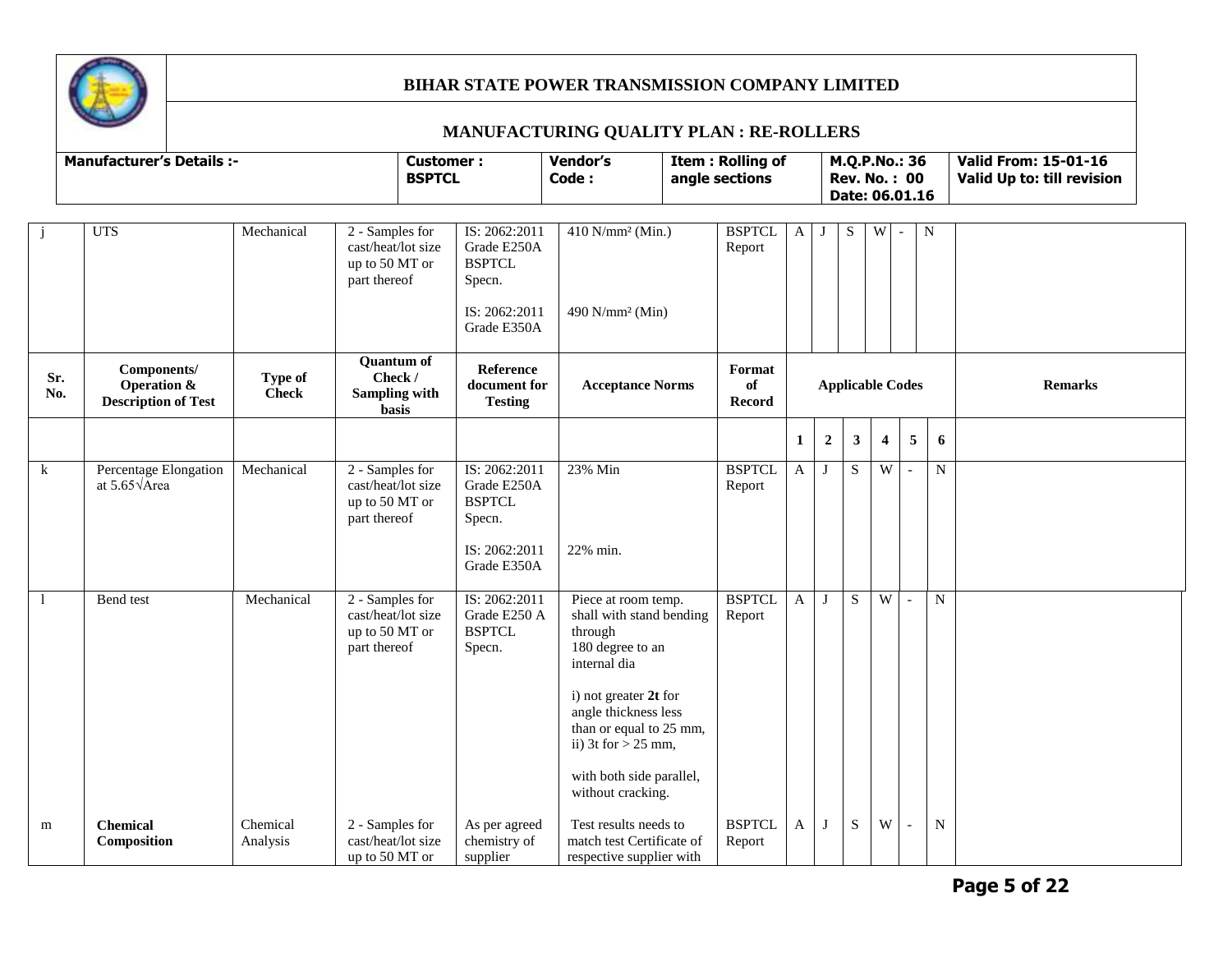

|            | <b>Manufacturer's Details :-</b>                               |                         |                          | <b>Customer:</b><br><b>BSPTCL</b>                                       | Vendor's<br>Code:                                           | Item: Rolling of<br>angle sections                                                                                                                                                 |                    | M.Q.P.No.: 36<br><b>Rev. No.: 00</b><br>Date: 06.01.16 |              |             |                |                               |                          |                  | <b>Valid From: 15-01-16</b><br>Valid Up to: till revision |
|------------|----------------------------------------------------------------|-------------------------|--------------------------|-------------------------------------------------------------------------|-------------------------------------------------------------|------------------------------------------------------------------------------------------------------------------------------------------------------------------------------------|--------------------|--------------------------------------------------------|--------------|-------------|----------------|-------------------------------|--------------------------|------------------|-----------------------------------------------------------|
|            |                                                                |                         | part thereof             |                                                                         | :2011 Table 3                                               | tolerances as per IS 2062                                                                                                                                                          |                    |                                                        |              |             |                |                               |                          |                  |                                                           |
| Sr.<br>No. | Components/<br><b>Operation &amp;</b><br><b>Description of</b> | Type of<br><b>Check</b> |                          | <b>Quantum of Check / Sampling</b><br>with basis                        | Reference<br>document for<br><b>Testing</b>                 | <b>Acceptance Norms</b>                                                                                                                                                            |                    | <b>Format</b> of<br><b>Record</b>                      |              |             |                |                               | <b>Applicable Codes</b>  |                  | <b>Remarks</b>                                            |
|            | <b>Test</b>                                                    |                         |                          |                                                                         |                                                             |                                                                                                                                                                                    |                    |                                                        | $1\vert$     | $\mathbf 2$ | 3 <sup>1</sup> | $\overline{\mathbf{4}}$       | $\overline{\mathbf{5}}$  | $\boldsymbol{6}$ |                                                           |
|            | <b>Final Acceptance test</b><br>Visual                         | Visual                  | One sample per heat/cast |                                                                         | IS 2062:2006                                                | Material to be free                                                                                                                                                                | <b>Test Report</b> |                                                        | $\mathbf{A}$ | J           | U              | Ζ                             |                          | Y                |                                                           |
|            | Inspection                                                     |                         | <b>Or</b><br>maintained  | one sample per 20 MT / Section or<br>Part Thereof if heat/cast wise not | <b>BSPTCL</b><br>specn.                                     | from surface defects<br>like laminations,<br>rough/jagged and<br>imperfect edges,<br>cracks, rounded<br>apex, deep roll<br>marks, pipe and any<br>harmful defects                  |                    |                                                        |              |             |                |                               |                          |                  |                                                           |
|            | Dimensional<br>Inspection                                      | Measurement             | $-do-$                   |                                                                         | IS 808/<br>IS 1730/<br>IS 1852 &<br><b>BSPTCL</b><br>Specn. | Equal:<br>$(i)$ Up to 45 mm<br>Leg Length<br>$\pm$ 1.5 mm<br>$(ii) > 45$ to 100<br>mm Leg Length<br>$\pm 2.0$ mm<br>$(iii) > 100$ mm Leg<br>Length<br>$\pm 2.0$ % of leg<br>length | <b>Test Report</b> |                                                        | $\mathbf{A}$ | J           | U              | $\ensuremath{\textnormal{Z}}$ | $\overline{\phantom{a}}$ | $\mathbf Y$      |                                                           |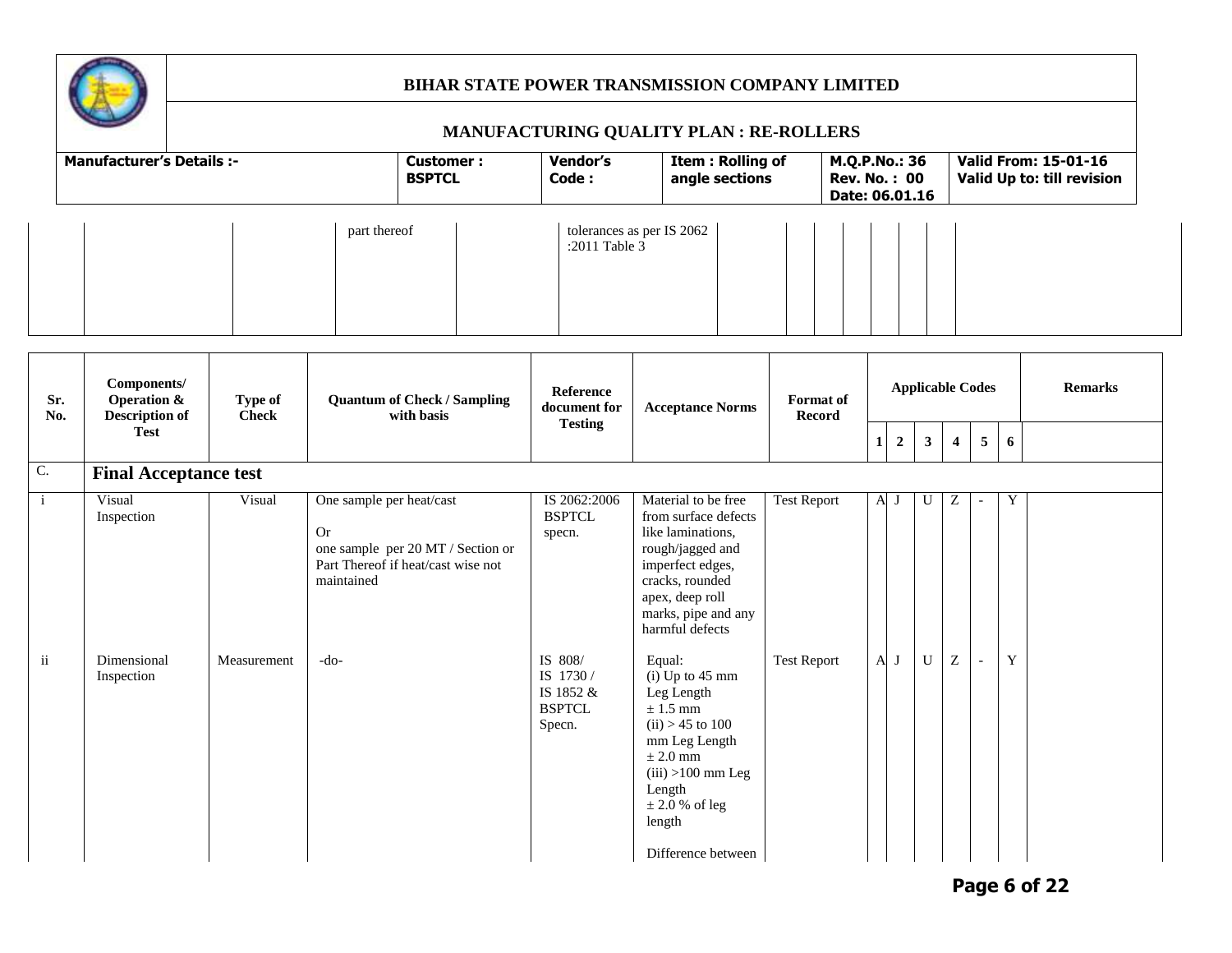

|     | <b>Manufacturer's Details :-</b> |             |      | <b>Customer:</b><br><b>BSPTCL</b> | Vendor's<br>Code: | Item: Rolling of<br>angle sections                                                                                                                |                    | M.Q.P.No.: 36<br><b>Rev. No.: 00</b><br>Date: 06.01.16 |              |   | <b>Valid From: 15-01-16</b><br>Valid Up to: till revision |   |  |  |  |
|-----|----------------------------------|-------------|------|-----------------------------------|-------------------|---------------------------------------------------------------------------------------------------------------------------------------------------|--------------------|--------------------------------------------------------|--------------|---|-----------------------------------------------------------|---|--|--|--|
| iii | Root radius                      | Measurement | -do- |                                   | IS 808            | Leg Length of<br>Equal Angles shall<br>be limited to 75 %<br>of Total Tolerance<br>(Plus $& Minus$ )<br>Unequal: tolerance<br>as per IS<br>IS 808 | <b>Test Report</b> | A                                                      | $\mathbf{U}$ | W |                                                           | Y |  |  |  |

| Sr.<br>No.   | Components/<br><b>Operation &amp;</b>  | <b>Type of Check</b> | Quantum of Check /                                                                                                                                                                                                                        | <b>Reference</b><br>document for   | <b>Acceptance Norms</b>                                                                                                               | <b>Format</b> of                         |              |                |              |                           | <b>Applicable Codes</b>  |   | <b>Remarks</b> |
|--------------|----------------------------------------|----------------------|-------------------------------------------------------------------------------------------------------------------------------------------------------------------------------------------------------------------------------------------|------------------------------------|---------------------------------------------------------------------------------------------------------------------------------------|------------------------------------------|--------------|----------------|--------------|---------------------------|--------------------------|---|----------------|
|              | <b>Description of Test</b>             |                      | Sampling with basis                                                                                                                                                                                                                       | <b>Testing</b>                     |                                                                                                                                       | <b>Record</b>                            | 1            | $\overline{2}$ | $\mathbf{3}$ | $\overline{\mathbf{4}}$   | 5                        | 6 |                |
| iv           | Camber                                 | Measurement          | One sample per heat/cast<br>Or.<br>one sample per 20 MT /<br>Section or Part Thereof if<br>heat/cast wise not maintained                                                                                                                  | IS 1852                            | (i) For Flange Less than<br>$100 \text{ mm}$<br><b>Reasonably Straight</b><br>(ii) For Flange<br>100 mm & above<br>Max 0.2% of length | <b>Test Report</b><br><b>Test Report</b> | $\mathbf{A}$ | J              | $\mathbf{U}$ | Z                         |                          | Y |                |
| $\mathbf{V}$ | Weight Tolerance For<br>Angle Sections | Unit Weight Test     | $-do-$                                                                                                                                                                                                                                    | IS 1852/<br>IS 808                 | i) Up to 3 mm thick $\pm 5\%$<br>$ii) > 3$ mm thick<br>$+5\%$ , - 3 % over weights<br>specified in IS 808                             | <b>Test Report</b>                       | $\mathbf{A}$ | J              | U            | $\ensuremath{\mathbf{Z}}$ | $\overline{\phantom{a}}$ | Y |                |
| vi           | Out of<br>Square ness                  | Measurement          | $-do-$                                                                                                                                                                                                                                    | IS 1852<br><b>BSPTCL</b><br>Specn. | $\pm 1^{\circ}$                                                                                                                       | <b>Test Report</b>                       | $\mathbf{A}$ | J              | U            | Z                         |                          | Y |                |
| vii          | <b>Chemical Analysis</b>               | Spectro analysis     | 2 - Samples for cast/heat size<br>up to 100 MT/Section or part<br>thereof<br>3 - Samples for cast/heat size<br>between 100-200 MT/section<br>or part thereof.<br>4 - Samples for cast/heat size<br>over 200 MT/section or part<br>thereof | IS 2830                            | As per agreed chemistry of<br>supplier mentioned in<br>Annexure I                                                                     | <b>Test Report</b>                       | A            | J              | $\mathbf{U}$ | Z                         |                          | Y |                |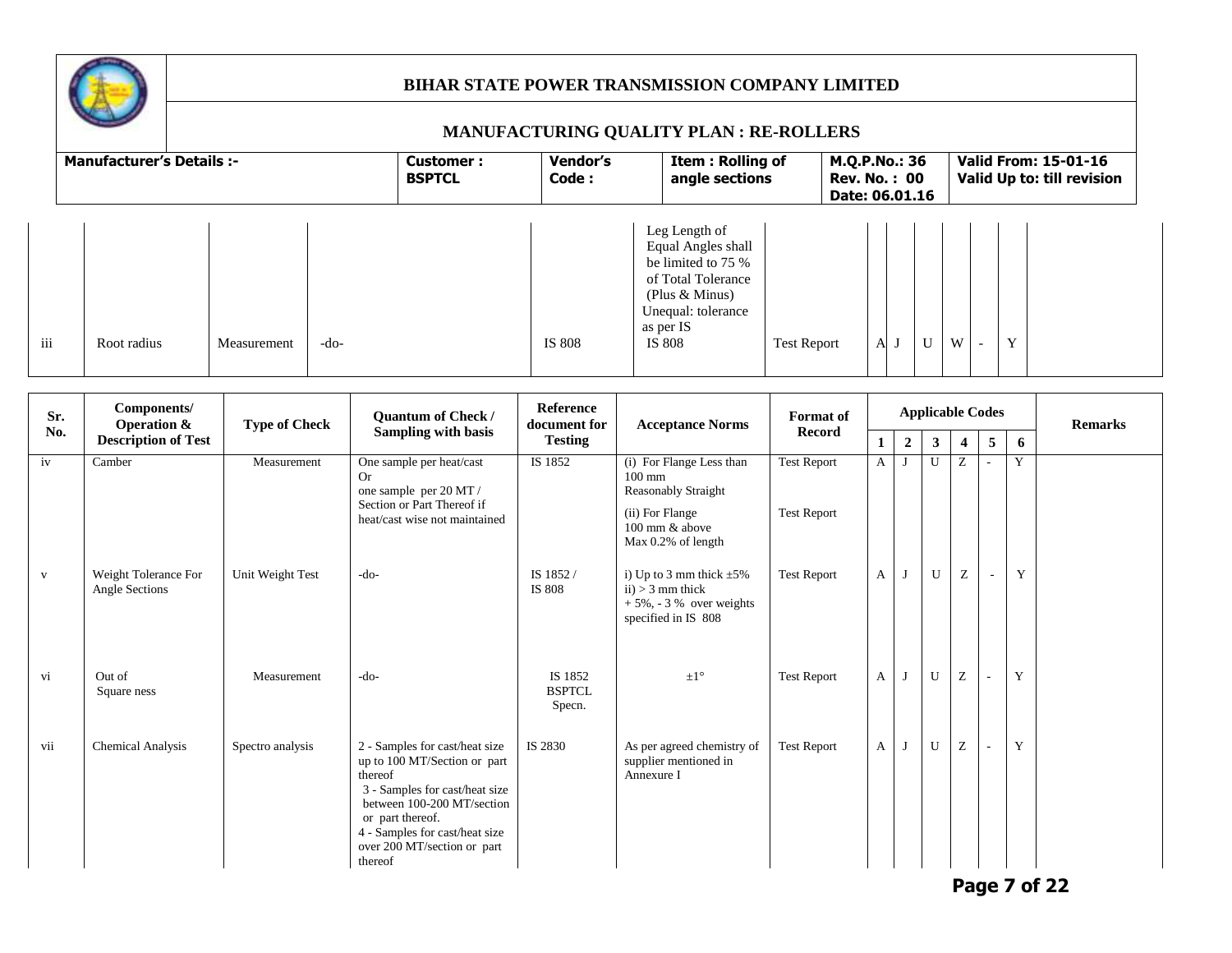

|      |                                  |            |                                                                                                              |                                                                                                                                 | <b>MANUFACTURING QUALITY PLAN: RE-ROLLERS</b>                                                                                                                                                                                                                                  |                    |                                                        |   |   |   |                                                           |
|------|----------------------------------|------------|--------------------------------------------------------------------------------------------------------------|---------------------------------------------------------------------------------------------------------------------------------|--------------------------------------------------------------------------------------------------------------------------------------------------------------------------------------------------------------------------------------------------------------------------------|--------------------|--------------------------------------------------------|---|---|---|-----------------------------------------------------------|
|      | <b>Manufacturer's Details :-</b> |            | Customer:<br><b>BSPTCL</b>                                                                                   | <b>Vendor's</b><br>Code:                                                                                                        | Item: Rolling of<br>angle sections                                                                                                                                                                                                                                             |                    | M.Q.P.No.: 36<br><b>Rev. No.: 00</b><br>Date: 06.01.16 |   |   |   | <b>Valid From: 15-01-16</b><br>Valid Up to: till revision |
| viii | <b>Yield Stress</b>              | Mechanical | <b>Or</b><br>one sample per 20 MT /<br>Section or Part Thereof if<br>heat/cast wise not maintained<br>$-do-$ | IS: 2062:2011<br>Grade E250 A<br>&<br><b>BSPTCL</b><br>Specn.<br>IS: 2062:2011<br>Grade E 350 A<br>&<br><b>BSPTCL</b><br>Specn. | $i$ $\leq$ 20mm thick<br>$250$ N/mm <sup>2</sup> min<br>ii) 20to40 mm thick<br>$240$ N/mm <sup>2</sup> Min.<br>$iii) > 40$ mm thick<br>$230$ N/mm <sup>2</sup> min.<br>$<$ 20 mm min 350<br>$N/mm^2, 20-40 mm$<br>$min 330 N/mm^2$<br>above 40 mm min 320<br>N/mm <sup>2</sup> | <b>Test Report</b> | A                                                      | U | Z | Y |                                                           |

| Sr. No.      | Components/<br>Operation $\&$<br><b>Description of Test</b> | <b>Type of Check</b> | <b>Quantum of Check /</b><br>Sampling with basis                                                                                                                                                                                                        | Reference<br>document for<br><b>Testing</b>                                                                               | Acceptance<br><b>Norms</b>                                      | <b>Format of</b><br>Record |   |                |              | <b>Applicable Codes</b> |   |   | <b>Remarks</b> |
|--------------|-------------------------------------------------------------|----------------------|---------------------------------------------------------------------------------------------------------------------------------------------------------------------------------------------------------------------------------------------------------|---------------------------------------------------------------------------------------------------------------------------|-----------------------------------------------------------------|----------------------------|---|----------------|--------------|-------------------------|---|---|----------------|
|              |                                                             |                      |                                                                                                                                                                                                                                                         |                                                                                                                           |                                                                 |                            |   | $\overline{2}$ | $\mathbf{3}$ | $\overline{4}$          | 5 | 6 |                |
| ix           | <b>Ultimate Tensile</b><br>Strength                         | Mechanical           | 2 - Samples for cast/heat size<br>up to 100 MT<br>3 - Samples for cast /heat size<br>between 100-200 MT<br>4 - Samples for cast/heat size<br>over 200 MT<br>Or<br>one sample per 20 MT /<br>Section or Part Thereof if<br>heat/cast wise not maintained | IS: 2062:2011<br>Grade E250 A $\&$<br><b>BSPTCL Specn.</b><br>IS: 2062:2011<br>Grade E 350 A $\&$<br><b>BSPTCL Specn.</b> | $410$ N/mm <sup>2</sup> (Min.)<br>$490$ N/mm <sup>2</sup> (Min) | <b>Test Report</b>         | A |                | U            | Z                       |   | Y |                |
| $\mathbf{X}$ | Percentage<br>Elongation at<br>$5.65\sqrt{\text{Area}}$     | Mechanical           | $-do-$                                                                                                                                                                                                                                                  | IS: 2062:2011<br>Grade E 350 A $\&$<br><b>BSPTCL Specn.</b><br>IS: 2062:2011<br>Grade E250 A $\&$<br><b>BSPTCL Specn.</b> | 23% Min.<br>22% minimum                                         | <b>Test Report</b>         | A |                | U            | Z                       |   | Y |                |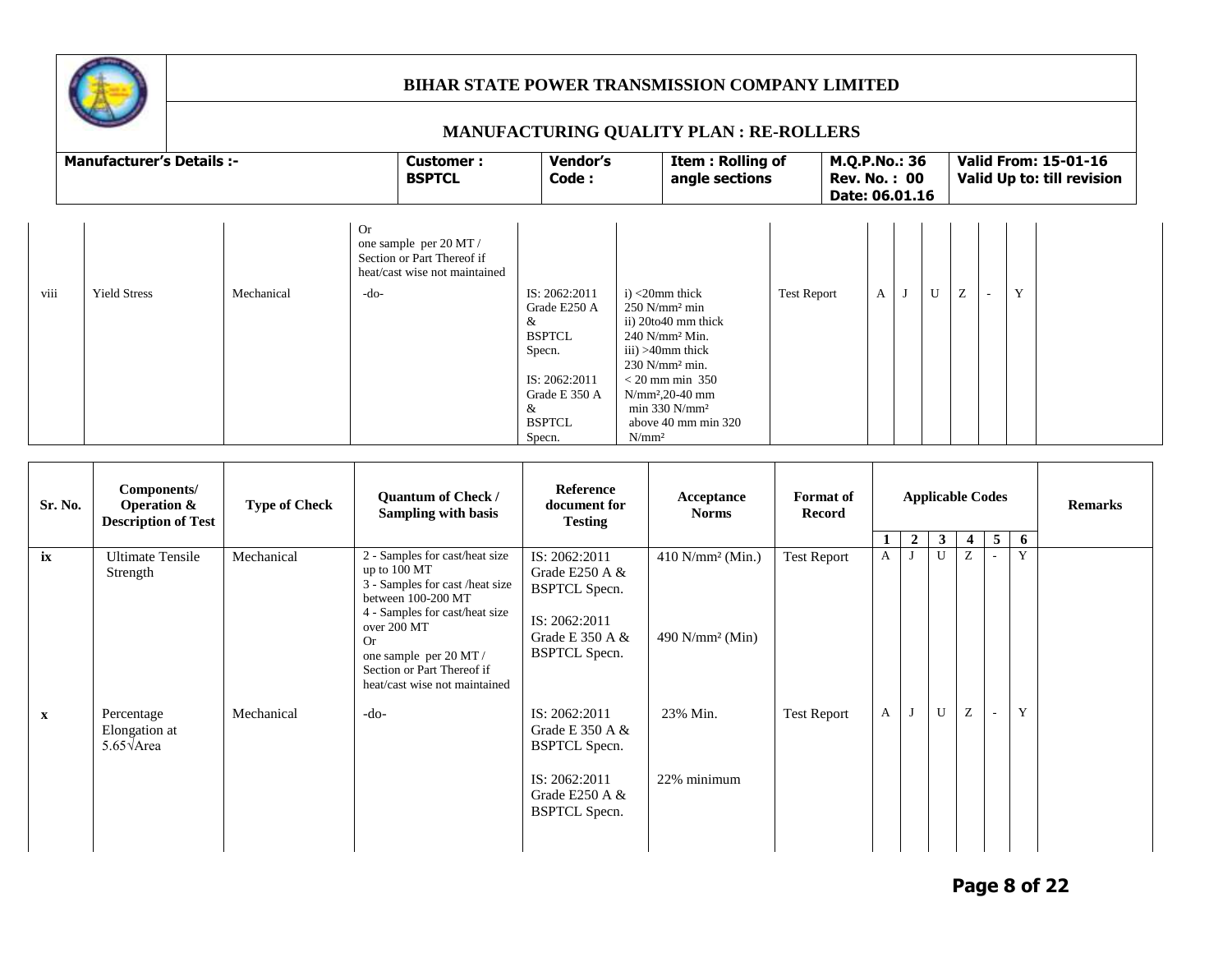

|    |                                  |            |                   |                                                                                                                                                                      |                   | MANUFACTURING QUALITY PLAN : RE-ROLLERS                                                                                                                                                                                      |                    |                                                        |   |  |                                                           |
|----|----------------------------------|------------|-------------------|----------------------------------------------------------------------------------------------------------------------------------------------------------------------|-------------------|------------------------------------------------------------------------------------------------------------------------------------------------------------------------------------------------------------------------------|--------------------|--------------------------------------------------------|---|--|-----------------------------------------------------------|
|    | <b>Manufacturer's Details :-</b> |            |                   | <b>Customer:</b><br><b>BSPTCL</b>                                                                                                                                    | Vendor's<br>Code: | <b>Item: Rolling of</b><br>angle sections                                                                                                                                                                                    |                    | M.Q.P.No.: 36<br><b>Rev. No.: 00</b><br>Date: 06.01.16 |   |  | <b>Valid From: 15-01-16</b><br>Valid Up to: till revision |
| хi | <b>Bend Test</b>                 | Mechanical | 2006<br><b>Or</b> | 1 Sample for 50 MT per<br>Section per cast or Part<br>thereof as per IS 2062-<br>1 Sample per 20 MT /<br>Section or Part Thereof if<br>heat/cast wise not maintained | IS: 2062:2011     | Piece at room<br>temp. shall with<br>stand bending<br>through 180<br>degree to an<br>internal dia<br>i) not greater $2t$<br>for $\Box$ 25 mm.<br>ii) $3t$ for $> 25$ mm,<br>with both side<br>parallel, without<br>cracking. | <b>Test Report</b> | A                                                      | U |  |                                                           |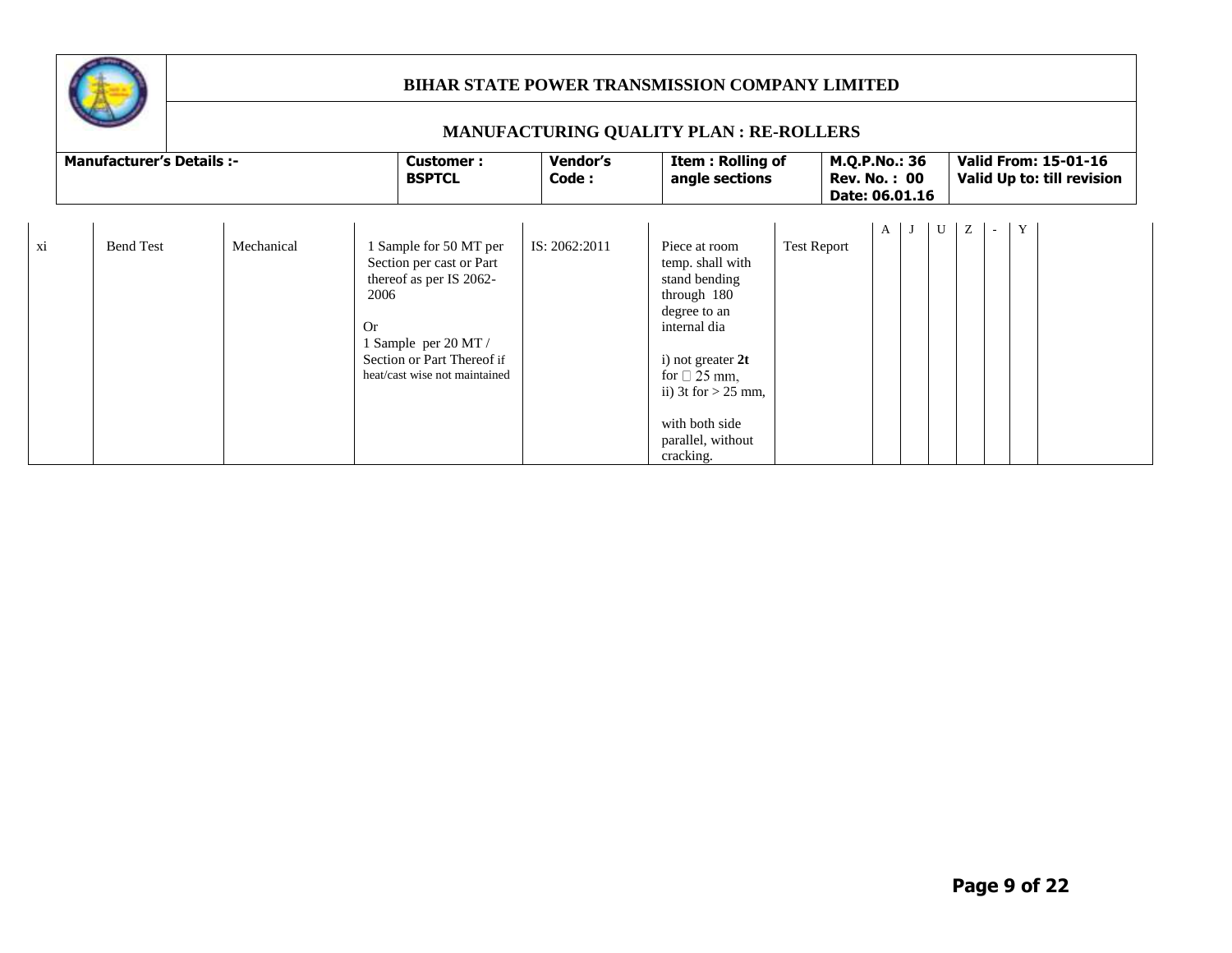

#### **MANUFACTURING QUALITY PLAN : RE-ROLLERS**

## **ANNEXURE – I Chemical Composition**

### A) **RINL billet/bloom - All values as below are including Tolerance**

| Element   | C18HMn-For HT (E350) | C20 MMn-For MS (E250) |
|-----------|----------------------|-----------------------|
| C         | $0.15 - 0.22$        | $0.17 - 0.25$         |
| Mn        | $1.1 - 1.45$         | $0.6 - 1.05$          |
| Si        | $0.10 - 0.37$        | $0.10 - 0.37$         |
| P         | $0.045$ max          | $0.05$ max            |
| S         | $0.045$ max          | $0.05$ max            |
| Cr        | $0.08$ max           | $0.08$ max            |
| Ni        | $0.03$ max           | $0.03$ max            |
| Cu        | $0.03$ max           | $0.03$ max            |
| B         | $0.004$ max          | $0.004$ max           |
| Mo        | $0.005$ max          | $0.005$ max           |
| V         | $0.025 - 0.060$      | $0.005$ max           |
| Al        | $0.015$ min          | 0.015 min             |
| <b>CE</b> | $0.45$ max           | $0.28 - 0.42$         |

**Note: For Blooms size 150x150 mm and above Al and Si shall be read as follows:**

**Al- 0.015 max Si- 0.10 to 0.45**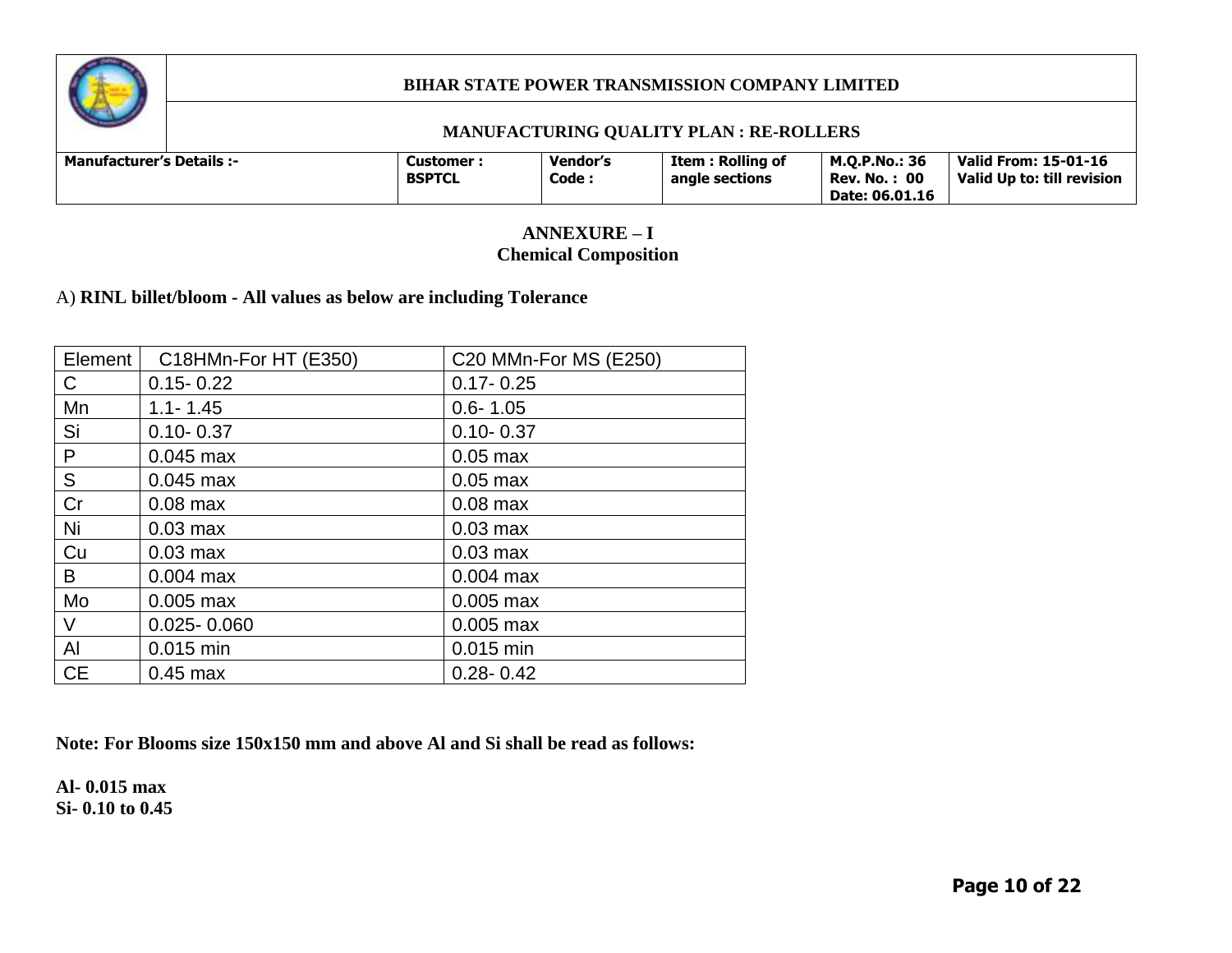

## **MANUFACTURING QUALITY PLAN : RE-ROLLERS**

# **B) SAIL (BSP/DSP)-** All values as below are including Tolerance

| Element   | SAIL Tower Grade VI For HT (E350)             | C20 MMn-For MS (E250)   |
|-----------|-----------------------------------------------|-------------------------|
| C         | $0.15 - 0.22$                                 | $0.16 - 0.25$           |
|           | 1.25-1.60 for blooms size 350x150mm           |                         |
| Mn        | 1.20-1.60 for other sizes of blooms & billets | $0.6 - 1.05$            |
|           |                                               | 0.15-0.30 for DSP       |
| Si        | $0.15 - 0.30$                                 | 0.10 max for BSP        |
| P         | $0.047$ max                                   | $0.047$ max             |
| S         | $0.047$ max                                   | $0.047$ max             |
| $S + P$   | $0.090$ max                                   | $0.090$ max             |
| Cr        | $0.20$ max                                    | $0.20$ max              |
| Ni        | $0.05$ max                                    | $0.05$ max              |
| Cu        | $0.10$ max                                    | $0.10 \text{ max}$      |
| B         | $0.005$ max                                   | $0.005$ max             |
| Mo        | $0.05$ max                                    | $0.05$ max              |
|           | 0.03 min for blooms of 160 mm and above       |                         |
| V         | 0.025 min for billets and blooms upto 150 mm  | As per Test Certificate |
| <b>Nb</b> | Actual, 0.015 min if added alone              |                         |
|           | 0.36 -0.45 for BSP & 125x125 mm billet of     |                         |
|           | <b>DSP</b>                                    |                         |
| <b>CE</b> | 0.38-0.47 for DSP billet above 125x125 mm     | $0.28 - 0.42$           |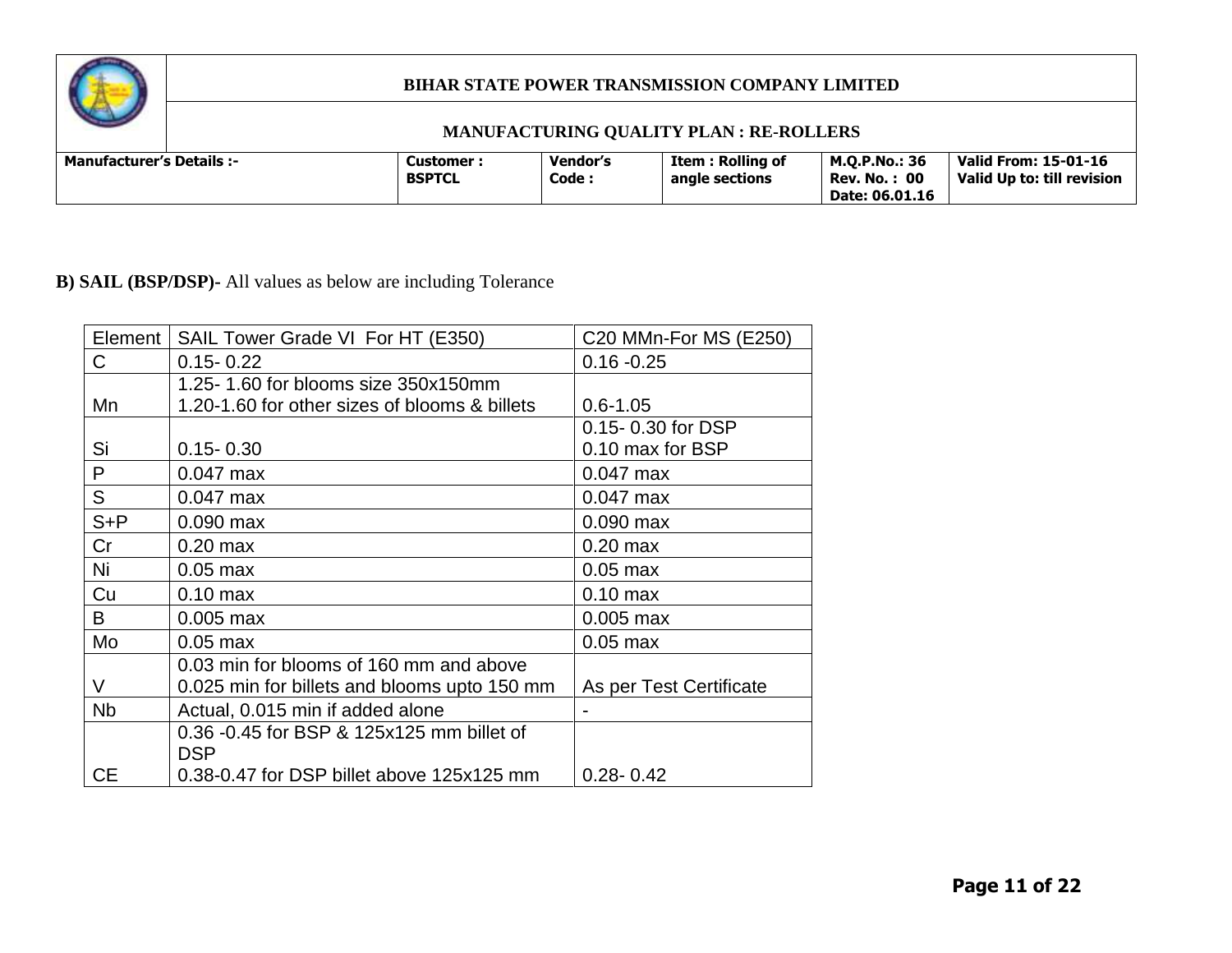

#### **MANUFACTURING QUALITY PLAN : RE-ROLLERS**

| <b>Manufacturer's Details :-</b> | <b>Customer :</b><br><b>BSPTCL</b> | <b>Vendor's</b><br>Code: | <b>Item: Rolling of</b><br>angle sections | M.O.P.No.: 36<br>: 00<br>Rev. No. :<br>Date: 06.01.16 | <b>Valid From: 15-01-16</b><br>Valid Up to: till revision |
|----------------------------------|------------------------------------|--------------------------|-------------------------------------------|-------------------------------------------------------|-----------------------------------------------------------|
|----------------------------------|------------------------------------|--------------------------|-------------------------------------------|-------------------------------------------------------|-----------------------------------------------------------|

### **C. Jindal :Chemistry of billets (Laddle):**

| Element      | C18 HMn-HT (E350)  | C20 MMn-For MS (E250) | C18 MMn-For MS (E250) |
|--------------|--------------------|-----------------------|-----------------------|
| $\mathsf{C}$ | $0.15 - 0.20$      | $0.17 - 0.23$         | $0.15 - 0.21$         |
| Mn           | $1.20 - 1.50$      | $0.6 - 1.0$           | $0.6 - 1.0$           |
| Si           | $0.15 - 0.30$      | $0.10 - 0.40$         | $0.10 - 0.40$         |
| P            | $0.03$ max         | $0.040$ max           | $0.040$ max           |
| S            | $0.03$ max         | $0.040$ max           | $0.040$ max           |
| Cr           | $0.07$ max         | $0.07$ max            | $0.07$ max            |
| Al           | 0.015 min          | $0.010$ min           | $0.010$ min           |
| Ni           | $0.07$ max         | $0.07$ max            | $0.07$ max            |
| Cu           | $0.10 \text{ max}$ | $0.10$ max            | $0.10$ max            |
| Mo           | $0.07$ max         | $0.07$ max            | $0.07$ max            |
| V            | 0.030 min          |                       |                       |
| V+Nb+Ti      | $≤0.25$            | $≤0.25$               | $≤0.25$               |
| <b>CE</b>    | $0.45$ max         | $0.42$ max            | $0.42$ max            |

**Permissible variation in Jindal Chemistry in angles specified max or under min limits-**

**C-0.02, Mn-0.03, S-0.005, P-0.005**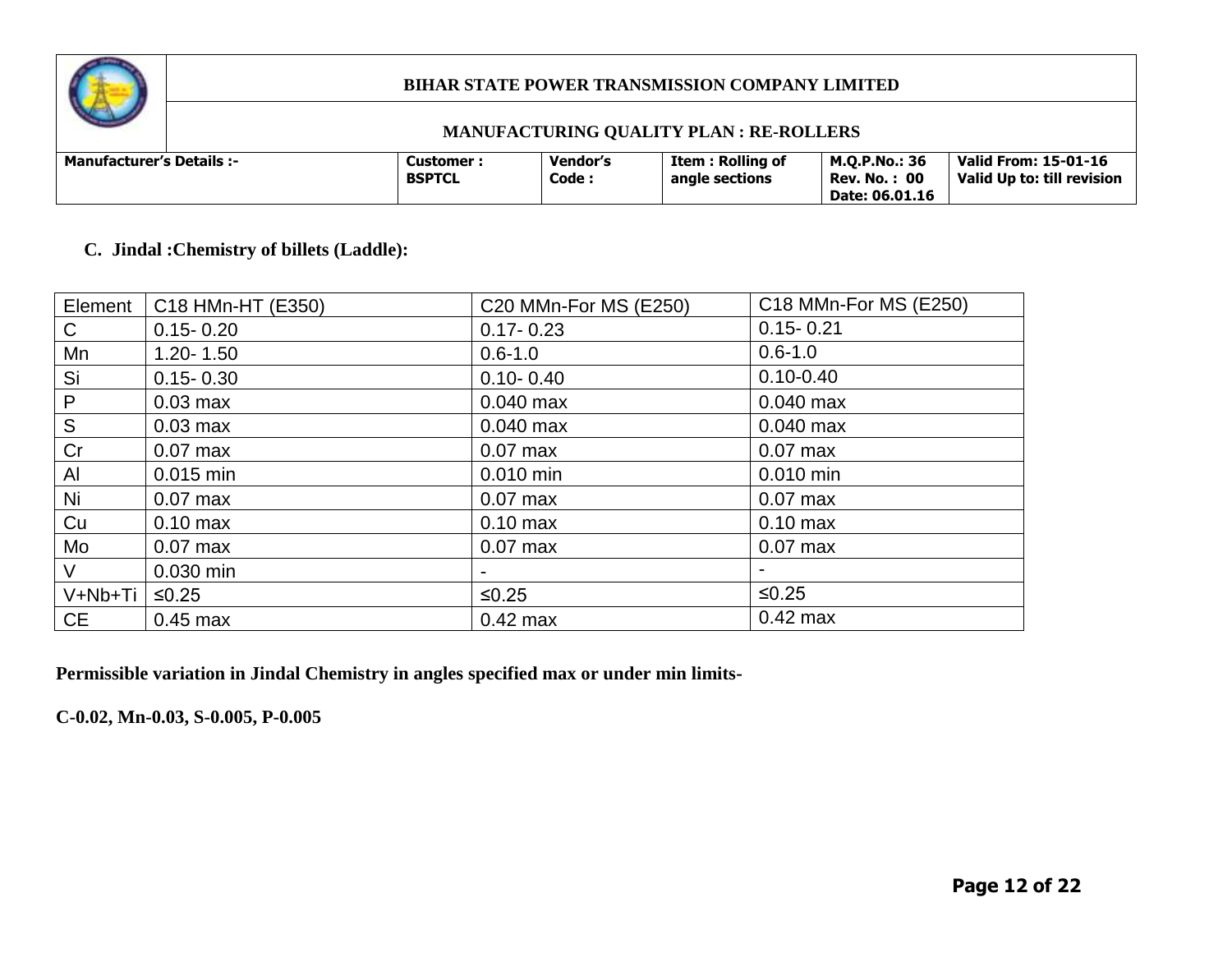

#### **MANUFACTURING QUALITY PLAN : RE-ROLLERS**

## **D. Adhunik Metaliks: Chemistry of billets:**

| Element   | C18 HMn-HT (E350) | C20 MMn-For MS (E250) |
|-----------|-------------------|-----------------------|
| С         | $0.15 - 0.20$     | $0.17 - 0.23$         |
| Mn        | $1.20 - 1.50$     | $0.6 - 1.0$           |
| Si        | $0.15 - 0.30$     | $0.10 - 0.40$         |
| P         | $0.04$ max        | $0.04$ max            |
| S         | $0.04$ max        | $0.04$ max            |
| Cr        | $0.06$ max        | $0.06$ max            |
| Al        | 0.020 min         |                       |
| Ni        | $0.08$ max        | $0.08$ max            |
| Cu        | $0.07$ max        | $0.07$ max            |
| Mo        | $0.03$ max        | $0.03$ max            |
| V         | 0.030 min         |                       |
| Ti        | $0.01$ max        | $0.01$ max            |
| Sn        | $0.015$ max       | $0.015$ max           |
| <b>CE</b> | $0.43$ max        | $0.39$ max            |

**Permissible variation in Adhunik Metaliks Chemistry in angles specified max or under min limits-**

**C-0.02, Mn-0.03, S-0.005, P-0.005, Si-0.03**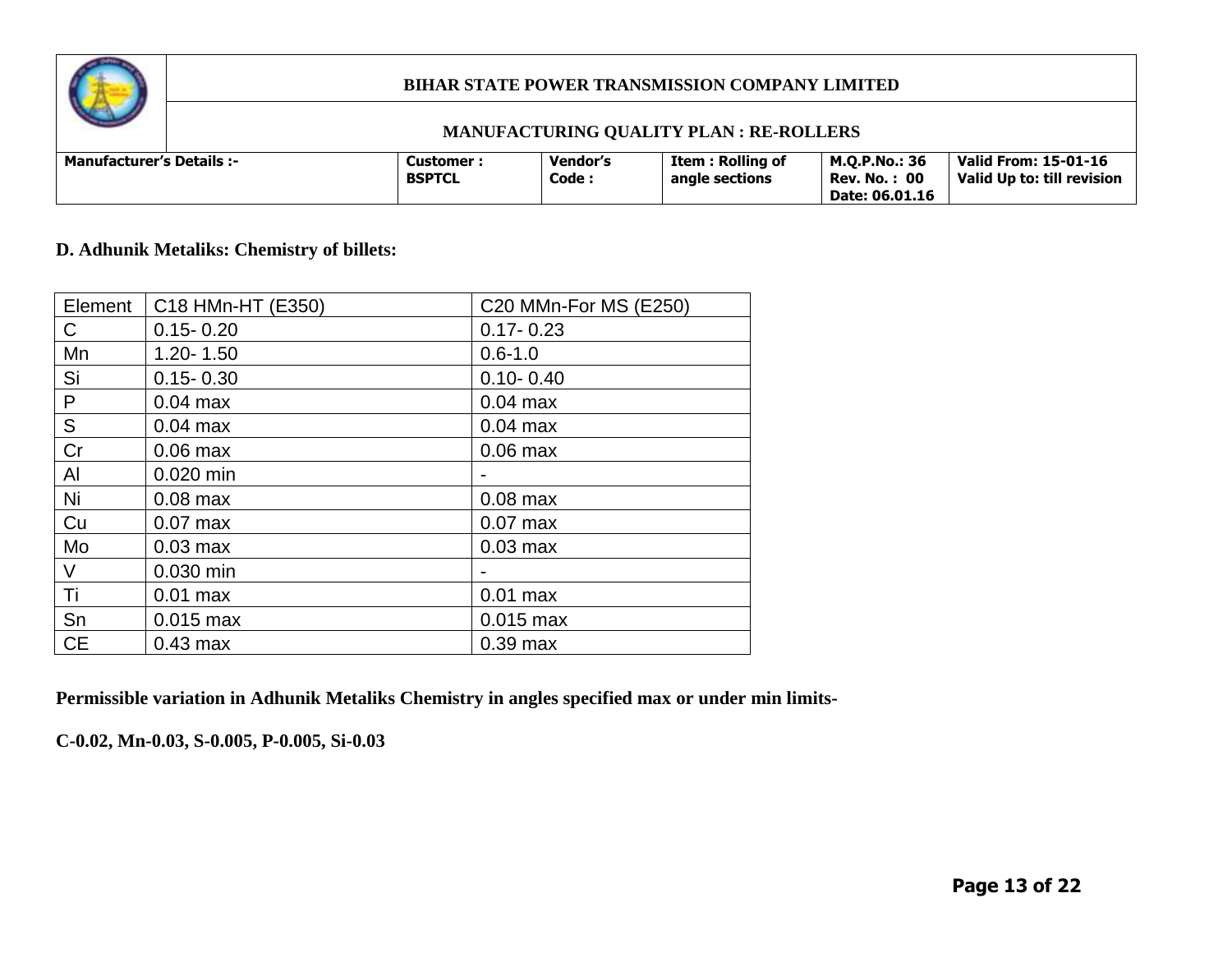

#### **MANUFACTURING QUALITY PLAN : RE-ROLLERS**

### **E. Jayaswal Neco Industries Ltd Chemistry**

| Element | C18 HMn-HT (E350) | C20 HMn-HT (E350) | C18 MMn MS (E250) | C20 MMn- MS (E250) |
|---------|-------------------|-------------------|-------------------|--------------------|
| C       | $0.15 - 0.20$     | $0.15 - 0.20$     | $0.15 - 0.20$     | $0.17 - 0.23$      |
| Mn      | $1.20 - 1.50$     | 1.20-1.50         | $0.6 - 1.0$       | $0.6 - 1.0$        |
| Si      | $0.15 - 0.35$     | $0.15 - 0.35$     | $0.15 - 0.35$     | $0.15 - 0.35$      |
| P       | $0.035$ max       | $0.035$ max       | 0.035 max         | $0.035$ max        |
| S       | $0.035$ max       | $0.035$ max       | $0.035$ max       | 0.035 max          |
|         | $0.030$ min       | $0.030$ min       |                   |                    |
| Al      | $0.015 - 0.035$   | $0.015 - 0.035$   | 0.010-0.035       | 0.010-0.035        |
| CE      | $0.38 - 0.42$ max | $0.38 - 0.42$ max | $0.41$ max        | $0.41$ max         |

**Permissible variation in Jayaswal Neco Industries Ltd Chemistry in angles specified max or under min limits-**

**C- 0.02, Mn- 0.05**

**Max value of Trace Elements-Cu- 0.10, Sn- 0.10, Cr- 0.05, Ni- 0.05, Mo- 0.05**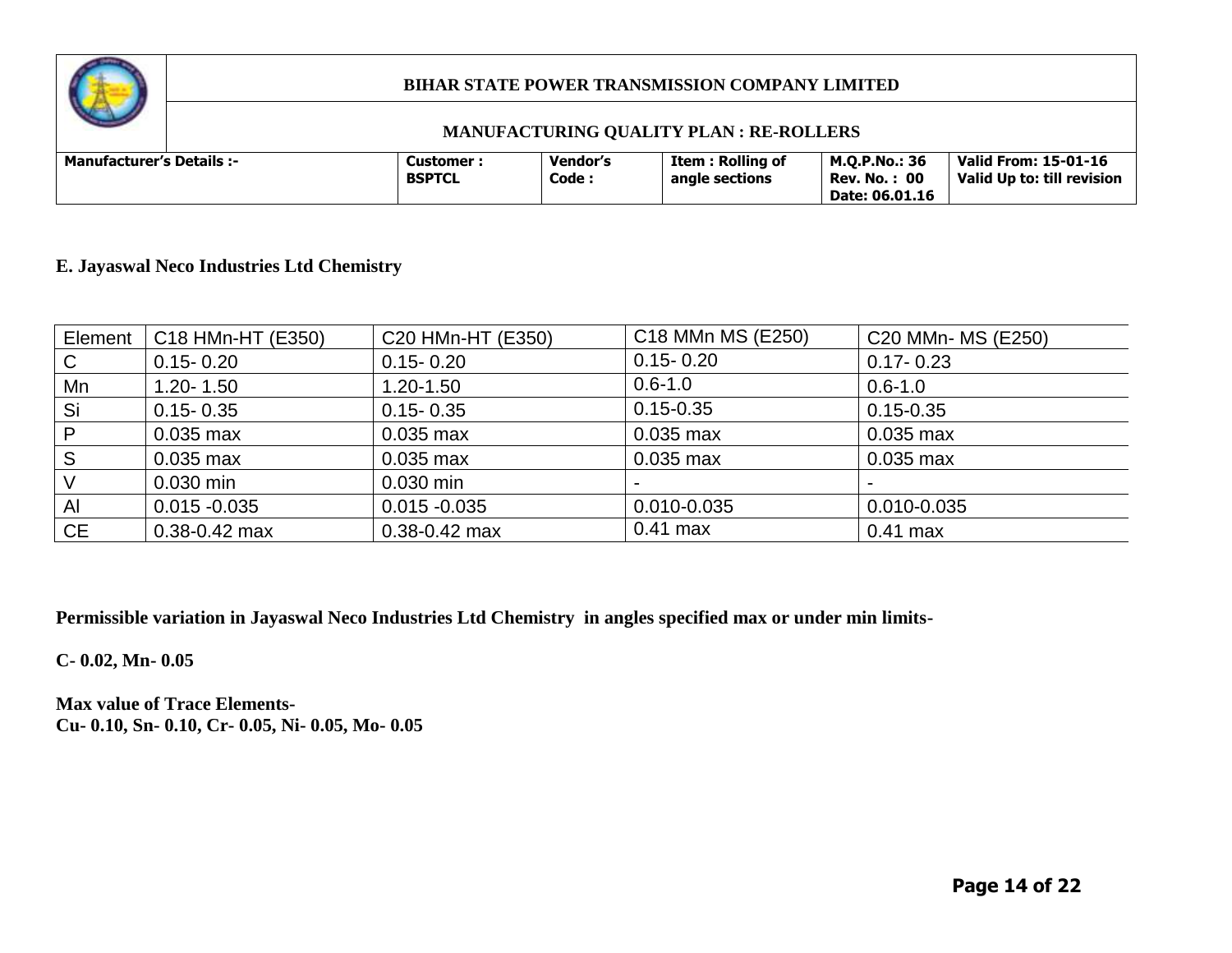

#### **MANUFACTURING QUALITY PLAN : RE-ROLLERS**

| <b>Manufacturer's Details :-</b> |  | Customer :<br><b>BSPTCL</b> | Vendor's<br>Code : | Item : Rolling of<br>angle sections | <b>M.O.P.No.: 36</b><br><b>Rev. No.: 00</b><br>Date: 06.01.16 | Valid From: 15-01-16<br>Valid Up to: till revision |
|----------------------------------|--|-----------------------------|--------------------|-------------------------------------|---------------------------------------------------------------|----------------------------------------------------|
|----------------------------------|--|-----------------------------|--------------------|-------------------------------------|---------------------------------------------------------------|----------------------------------------------------|

**F) Visa Steel Limited : Chemical Composition** 

| Element (%) | C18 HMn-HT (E350) | <b>C20 HMn-HT (E350)</b> | <b>C18 MMn-For MS (E250)</b> | <b>C20 MMn-For MS</b><br>(E250) |
|-------------|-------------------|--------------------------|------------------------------|---------------------------------|
| $\mathsf C$ | $0.15 - 0.20$     | $0.17 - 0.20$            | $0.15 - 0.20$                | $0.17 - 0.21$                   |
| Mn          | $1.20 - 1.50$     | $1.20 - 1.50$            | $0.60 - 1.00$                | $0.60 - 1.00$                   |
| Si          | $0.15 - 0.35$     | $0.15 - 0.35$            | $0.15 - 0.30$                | $0.15 - 0.30$                   |
| P           | $0.035$ max       | $0.035$ max              | $0.035$ max                  | $0.035$ max                     |
| S           | $0.035$ max       | $0.035$ max              | $0.035$ max                  | $0.035$ max                     |
| Cr          | $0.05$ max        | $0.05$ max               | $0.05$ max                   | $0.05$ max                      |
| AI          | $0.020$ min       | $0.020$ min              | $0.025$ max                  | $0.025$ max                     |
| Ni          | $0.05$ max        | $0.05$ max               | $0.05$ max                   | $0.05$ max                      |
| Cu          | $0.05$ max        | $0.05$ max               | $0.05$ max                   | $0.05$ max                      |
| Mo          | $0.05$ max        | $0.05$ max               | $0.05$ max                   | $0.05$ max                      |
| $\vee$      | 0.030 min         | 0.030 min                | $\blacksquare$               |                                 |
| Ti          | $0.010$ max       | $0.010$ max              | $0.010$ max                  | $0.010$ max                     |
| V+Nb+Ti     | $0.15$ max        | $0.15$ max               | $0.15$ max                   | $0.15$ max                      |
| <b>CE</b>   | $0.44$ max        | $0.44$ max               | $0.39$ max                   | $0.39$ max                      |

**Permissible variation in Visa Steel Limited in angles specified max or under min limits-**

C - 0.02, Mn - 0.03, S - 0.005, P-0.005, Si – 0.03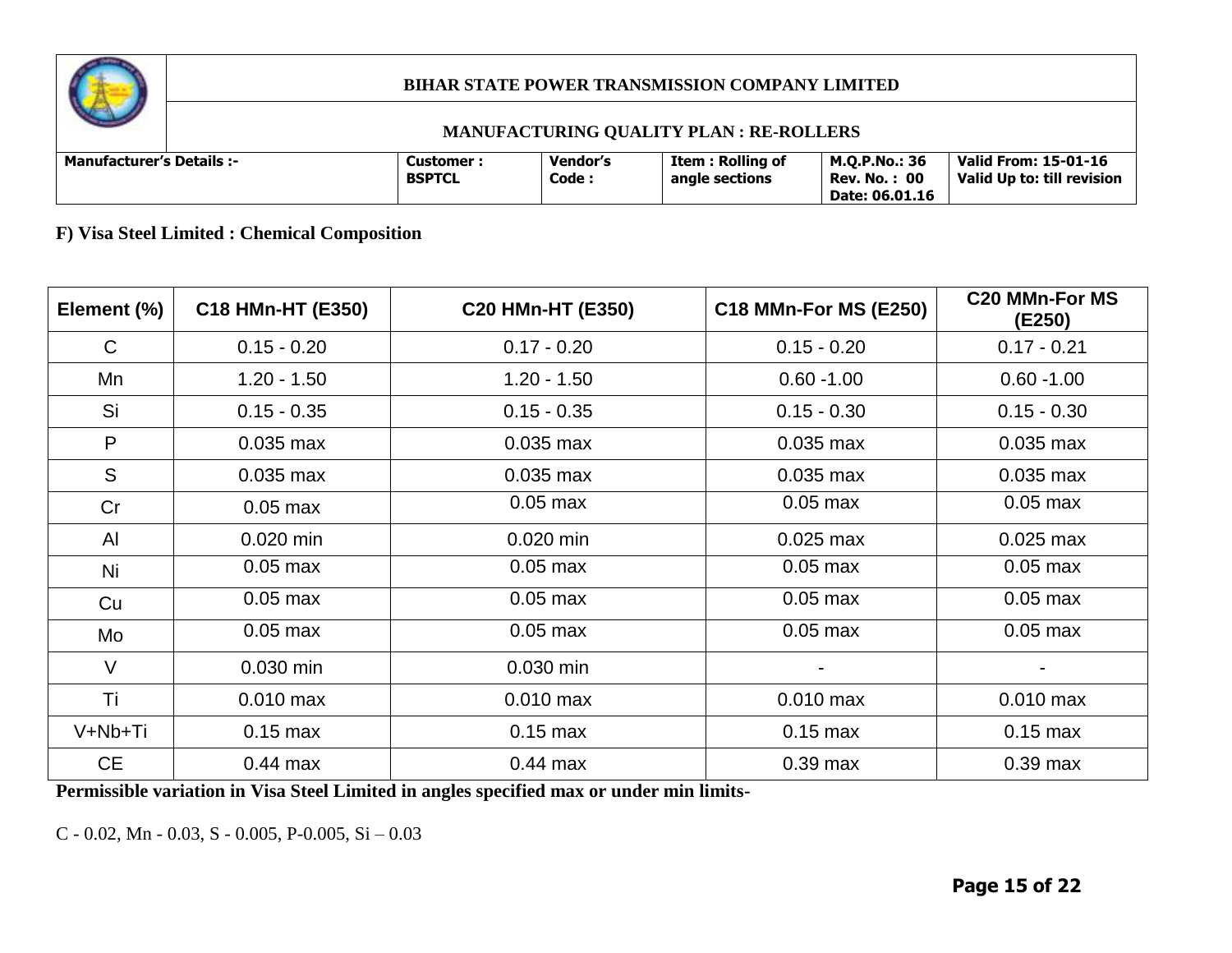

#### **MANUFACTURING QUALITY PLAN : RE-ROLLERS**

| <b>Manufacturer's Details :-</b> |  | Customer<br><b>BSPTCL</b> | <b>Vendor's</b><br>Code: | Item : Rolling of<br>angle sections | M.O.P.No.: 36<br><b>Rev. No.: 00</b><br>Date: 06.01.16 | Valid From: 15-01-16<br>Valid Up to: till revision |
|----------------------------------|--|---------------------------|--------------------------|-------------------------------------|--------------------------------------------------------|----------------------------------------------------|
|----------------------------------|--|---------------------------|--------------------------|-------------------------------------|--------------------------------------------------------|----------------------------------------------------|

# **G. Usha Martin Ltd: Chemistry of MS & HT billets excluding tolerance**

| Element      | C18HMn-For HT (E350) | C20 MMn-For MS (E250) | C18 MMn for MS (E250) |
|--------------|----------------------|-----------------------|-----------------------|
| $\mathsf{C}$ | $0.15 - 0.20$        | $0.17 - 0.23$         | $0.15 - 0.21$         |
| Mn           | $1.20 - 1.50$        | $0.6 - 1.00$          | $0.6 - 1.00$          |
| Si           | $0.15 - 0.30$        | $0.10 - 0.40$         | $0.10 - 0.40$         |
| P            | $0.03$ max           | $0.04$ max            | 0.04 max              |
| S            | $0.03$ max           | $0.04$ max            | $0.04$ max            |
| Cr           | $0.07$ max           | $0.07$ max            | $0.07$ max            |
| Ni           | $0.10$ max           | $0.07$ max            | $0.07$ max            |
| Cu           | $0.10$ max           | $0.10 \text{ max}$    | $0.10 \text{ max}$    |
| AI           | 0.015 min            | $0.002$ min           | 0.002 min             |
| Mo           | $0.010$ max          | $0.010$ max           | $0.010$ max           |
| $\vee$       | 0.030 min            |                       |                       |
| V+Nb+Ti      | $≤0.25$              | $≤0.25$               | ≤0.25                 |
| <b>CE</b>    | $0.45$ max           | $0.42$ max            | $0.42$ max            |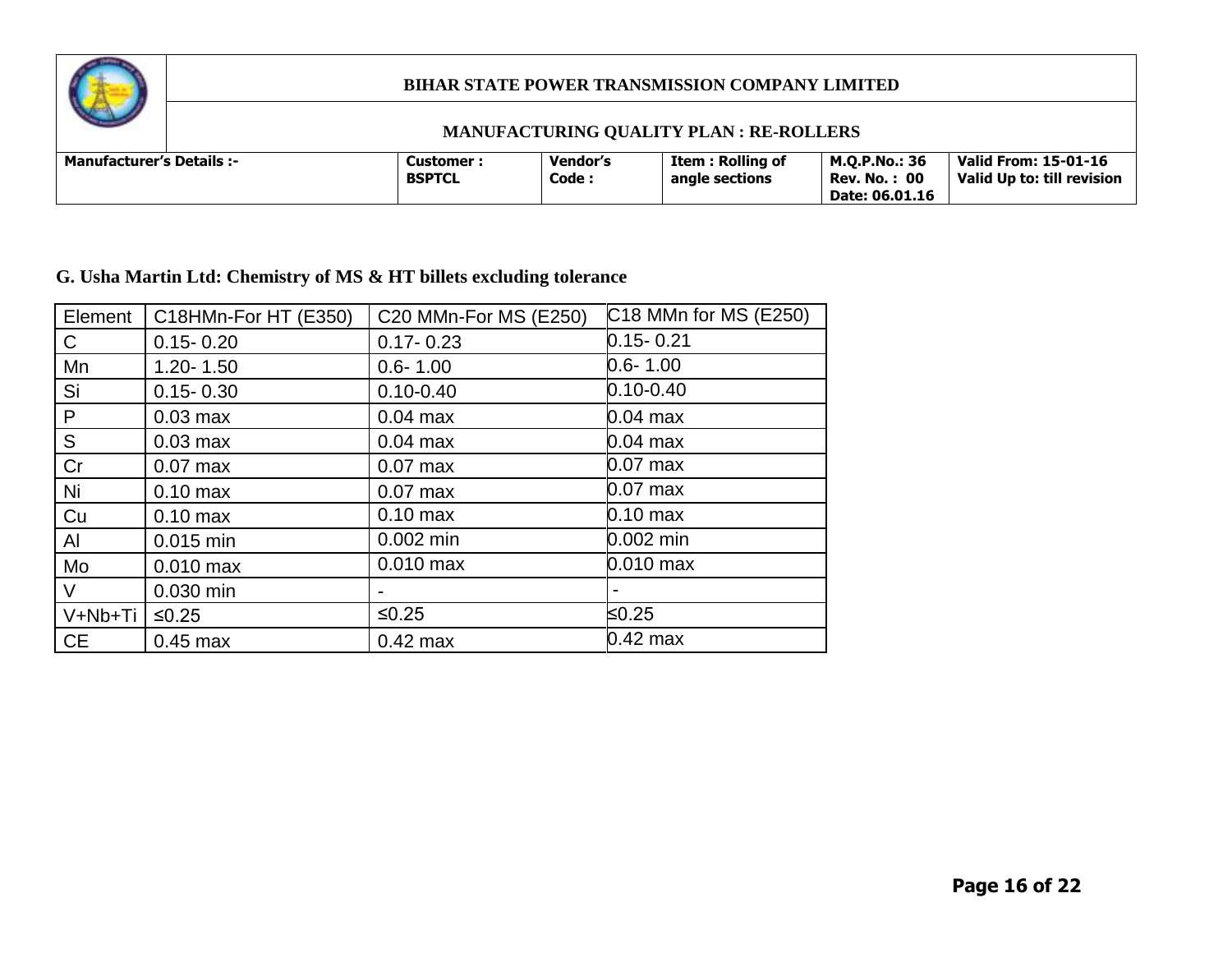

#### **MANUFACTURING QUALITY PLAN : RE-ROLLERS**

| <b>Manufacturer's Details :-</b> |  | Customer :<br><b>BSPTCL</b> | Vendor's<br>Code: | <b>Item: Rolling of</b><br>angle sections | M.O.P.No.: 36<br>00<br>Rev. No. :<br>Date: 06.01.16 | Valid From: 15-01-16<br>Valid Up to: till revision |
|----------------------------------|--|-----------------------------|-------------------|-------------------------------------------|-----------------------------------------------------|----------------------------------------------------|
|----------------------------------|--|-----------------------------|-------------------|-------------------------------------------|-----------------------------------------------------|----------------------------------------------------|

**H.Electrosteel Steels Ltd: Chemistry of MS & HT billets including tolerance** 

| Element      | C18HMn-For HT (E350) | C20 MMn-For MS (E250) |
|--------------|----------------------|-----------------------|
| $\mathsf{C}$ | $0.15 - 0.22$        | $0.17 - 0.25$         |
| Mn           | $1.2 - 1.50$         | $0.6 - 1.00$          |
| Si           | $0.10 - 0.35$        | $0.10 - 0.35$         |
| P            | $0.045$ max          | $0.045$ max           |
| ${\sf S}$    | $0.045$ max          | $0.045$ max           |
| Cr           | $0.08$ max           | $0.08$ max            |
| Ni           | $0.03$ max           | $0.03$ max            |
| Cu           | $0.03$ max           | $0.03$ max            |
| B            | $0.004$ max          | $0.004$ max           |
| Mo           | $0.005$ max          | $0.005$ max           |
| $\vee$       | $0.030 - 0.060$      | $0.005$ max           |
| <b>CE</b>    | 0.36 to 0.45         | $0.28 - 0.42$         |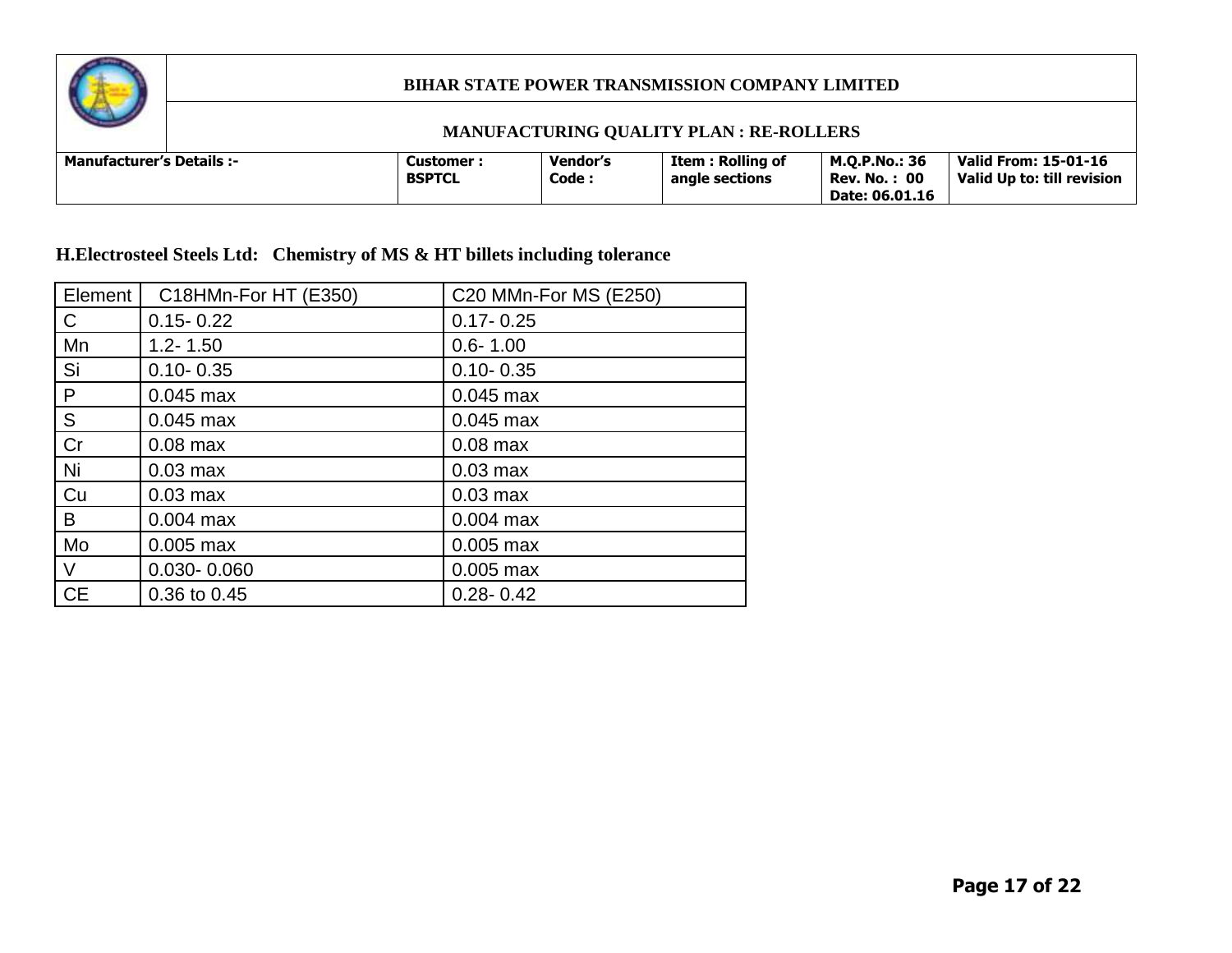

### **MANUFACTURING QUALITY PLAN : RE-ROLLERS**

| <b>Manufacturer's Details :-</b> | Customer<br><b>BSPTCL</b> | <b>Vendor's</b><br>Code : | Item : Rolling of<br>angle sections | M.O.P.No.: 36<br>- 00<br>Rev. No.<br>Date: 06.01.16 | <b>Valid From: 15-01-16</b><br>Valid Up to: till revision |
|----------------------------------|---------------------------|---------------------------|-------------------------------------|-----------------------------------------------------|-----------------------------------------------------------|
|----------------------------------|---------------------------|---------------------------|-------------------------------------|-----------------------------------------------------|-----------------------------------------------------------|

**I.Monnet Ispat & Energy Ltd: Chemistry of MS & HT billets including tolerance** 

| Element      | C18HMn-For HT (E350) | C20 MMn-For MS (E250) | C18 MMn for MS (E250) |
|--------------|----------------------|-----------------------|-----------------------|
| $\mathsf{C}$ | $0.17 - 0.21$        | $0.18 - 0.22$         | $0.16 - 0.20$         |
| Mn           | $1.20 - 1.35$        | $0.6 - 0.8$           | $0.6 - 0.8$           |
| Si           | $0.15 - 0.30$        | $0.15 - 0.30$         | $0.15 - 0.30$         |
| P            | $0.03$ max           | $0.04$ max            | $0.04$ max            |
| S            | $0.03$ max           | $0.04$ max            | $0.04$ max            |
| Cr           | $0.05$ max           | $0.05$ max            | $0.05$ max            |
| Ni           | $0.05$ max           | $0.05$ max            | $0.05$ max            |
| Cu           | $0.05$ max           | $0.05$ max            | $0.05$ max            |
| Mo           | $0.05$ max           | $0.05$ max            | $0.05$ max            |
| $\vee$       | 0.025 min            |                       |                       |
| V+Nb+Ti      | $≤0.15$              | $≤0.15$               | ≤0.15                 |
| <b>CE</b>    | $0.45$ max           | $0.42$ max            | $0.42$ max            |

**For Al killed- 0.02% Al is maintained**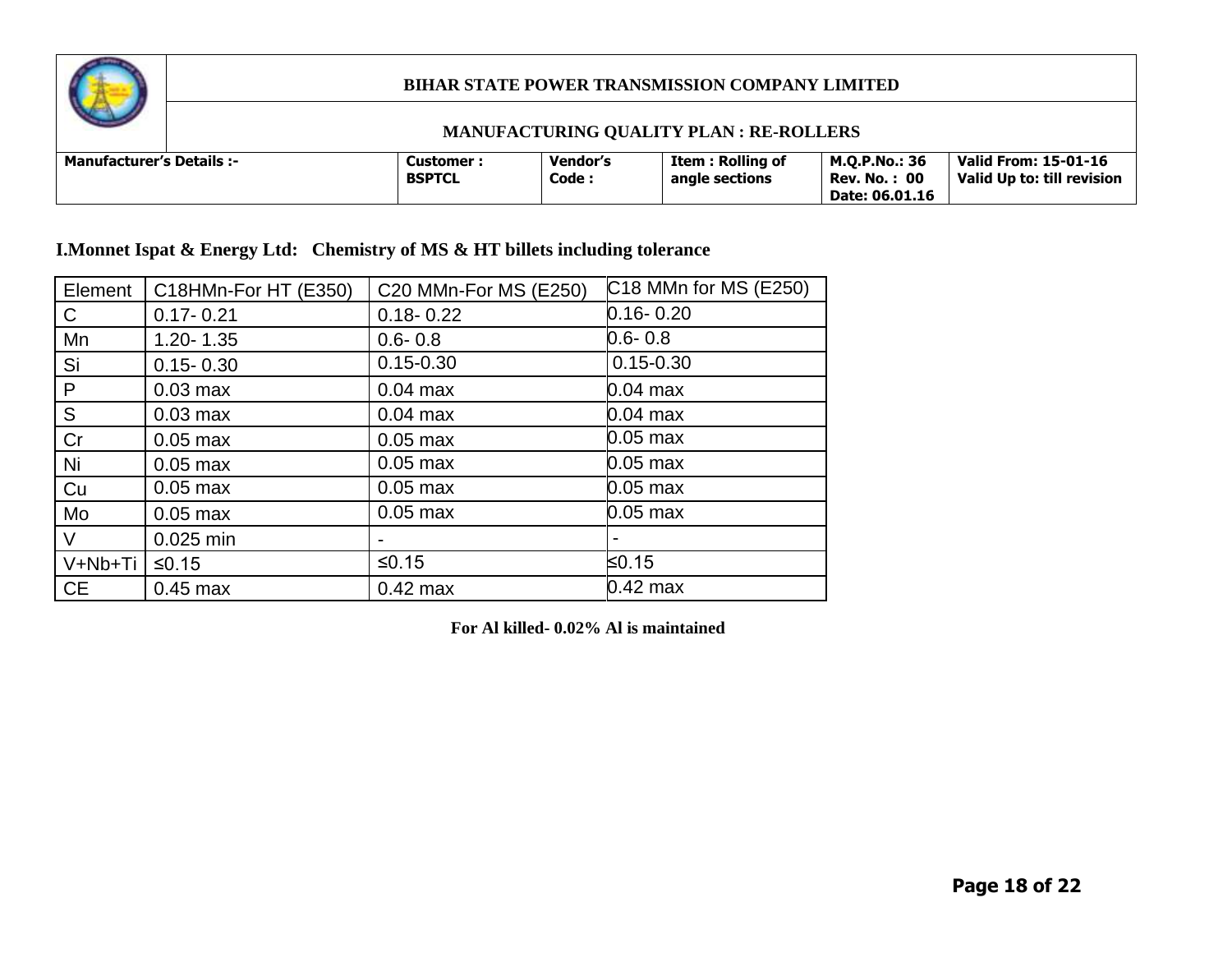

#### **MANUFACTURING QUALITY PLAN : RE-ROLLERS**

| <b>Manufacturer's Details :-</b> |  | <b>Customer:</b><br><b>BSPTCL</b> | Vendor's<br>Code: | <b>Item: Rolling of</b><br>angle sections | <b>M.O.P.No.: 36</b><br>- 00<br>Rev. No.<br>Date: 06.01.16 | Valid From: 15-01-16<br>Valid Up to: till revision |
|----------------------------------|--|-----------------------------------|-------------------|-------------------------------------------|------------------------------------------------------------|----------------------------------------------------|
|----------------------------------|--|-----------------------------------|-------------------|-------------------------------------------|------------------------------------------------------------|----------------------------------------------------|

#### **NOTES/GENERAL REQUIREMENTS TO BE CHECKED/ENSURED**

- 1) The re-roller must have valid BIS license. The re-roller can also supply Flats/Channels to BSPTCL with inspection by BSPTCL provided they have valid BIS license for the same size and grade. The flats & channels should have re-roller's own embossing and shall maintain system & procedure as per this MQP. Dimension tolerances shall be as per IS. All relevant IS standards should be available at re-roller works related to angle sections with latest amendments.
- 2) The angle sections to be rolled with 'BSPTCL-MS" embossing for MS and 'BSPTCL- HT' embossing on HT re-rolled section.
- **3)** The re-roller to ensure that the billets/blooms/slabs are procured from BSPTCL approved sources only as per the chemistry mentioned for various sources in this MQP. The re-roller needs to obtain original test certificate and invoice and same shall be verified and signed by BSPTCL inspection engineer during inspection at re-roller works. The consumption records with reference to Dispatch Clearance / Instructions & balance materials (billets/blooms) available shall be maintained on a permanent register with hard cover and to be verified and certified by BSPTCL inspection engineer during each inspection visits.
- 4) If the agency is procuring raw material from other than BSPTCL approved sources for non BSPTCL material, the same should be kept separately in the yard to avoid any mix up i.e. there shall be separate identified yard for raw material for BSPTCL projects. Different colour coding need to be used by the BSPTCL Report fool proof segregation of BSPTCL approved and non BSPTCL approved raw material. Colour coding chart shall be displayed clearly on a large board.
- 5) The re-roller should progressively align their Quality System to the requirements of ISO 9000 series Quality Standards and in due course of time should get their quality system certified to ISO 9001.
- 6) **Calibration:** All the testing equipments (UTM, Impact Testing Machine, Weighing machine, Venire, Measuring tape etc.) must be calibrated by NABL accredited lab and the calibration certificate must be available in the testing lab so that same can be verified by IE, whenever required. Stickers of calibration should be pasted on the test equipment. Further, details of equipment and their calibration due date must be displayed in the lab. Calibration details (equipment name, no., calibration date and due date of the calibration) of testing equipment used during acceptance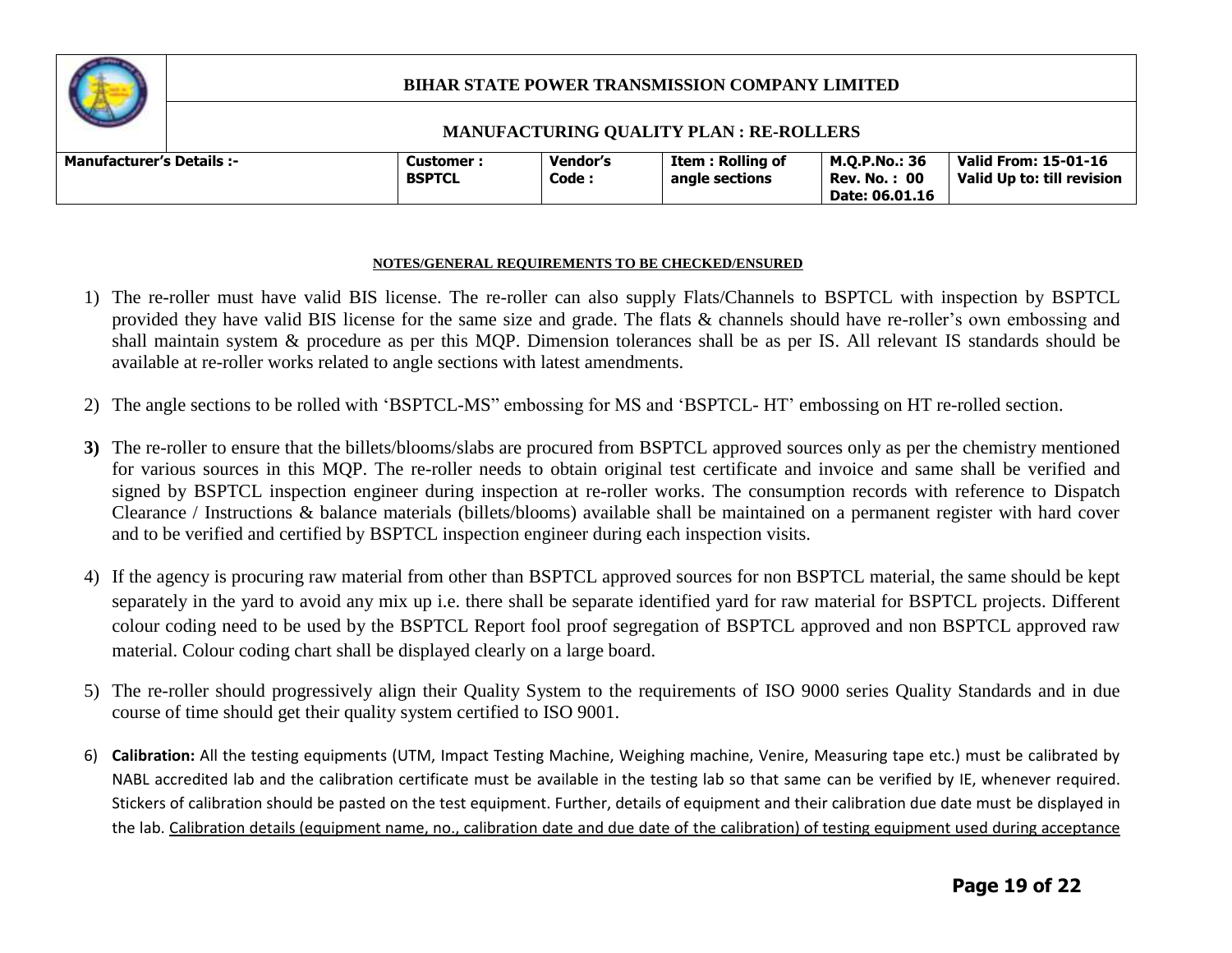

#### **MANUFACTURING QUALITY PLAN : RE-ROLLERS**

| <b>Manufacturer's Details :-</b> |  | Customer<br><b>BSPTCL</b> | Vendor's<br>Code : | Item : Rolling of<br>angle sections | M.O.P.No.: 36<br>: 00<br>Rev. No.<br>Date: 06.01.16 | <b>Valid From: 15-01-16</b><br>Valid Up to: till revision |
|----------------------------------|--|---------------------------|--------------------|-------------------------------------|-----------------------------------------------------|-----------------------------------------------------------|
|----------------------------------|--|---------------------------|--------------------|-------------------------------------|-----------------------------------------------------|-----------------------------------------------------------|

testing must be made part of testing results. These details must be mentioned below the test results. UTM needs to be calibrated in presence of BSPTCL preferably within 3 months from the date of receiving of MQP and in each year subsequently.

- 7) **The re-**roller necessarily shall have a in-house spectrometer. The master sample with provision of all necessary elements (HT & MS) shall be available with proper calibration by NABL accredited labs. The spectrometer shall be calibrated daily at least once by a secondary sample & once in a week by the master sample.
- 8) Rolling register must be updated and maintained with the details of raw material used along with the TC numbers. Lot no to be allocated as per planning sheet of rolling section wise and heat wise and all details like lot no, size, Grade, length and no of pieces to be provided on the Sticker which is to pasted on each bundle with metal strips packing.
- 9) **Traceability:** There should be traceability of material lot wise/ heat wise from raw material to finished stage and all the relevant documents must be maintained by each rolling mill/TLT manufacturer for the same. In case traceability /co-relation is not found, material is liable to be rejected.

**10) End Cutting of Angles**: The rolled material should be free from any end cutting defects.

- 11) The finished angle sections offered for BSPTCL inspection must be stacked not more that 6 feet height and stored in such a way that it is easily identifiable and accessible for inspection. Size of the angle, length, number of pieces and contractor's name must be mentioned on each bundle. In case, very small quantity is offered for inspection, all the material for each section should be bundled and stored at one place.
- 12)**Inspection by Main Contractor:** All TLT manufacturers /main contractors who have placed order on rolling mills for BSPTCL projects should instruct their Inspection engineers to inspect the material thoroughly before clearing the material for inspection to BSPTCL. **They should sign on each bundle and check that their company's name is on each bundle or provide their own signed sticker with all details incl. call no.**. They can use any other method also like pasting sticker etc. so that material is easily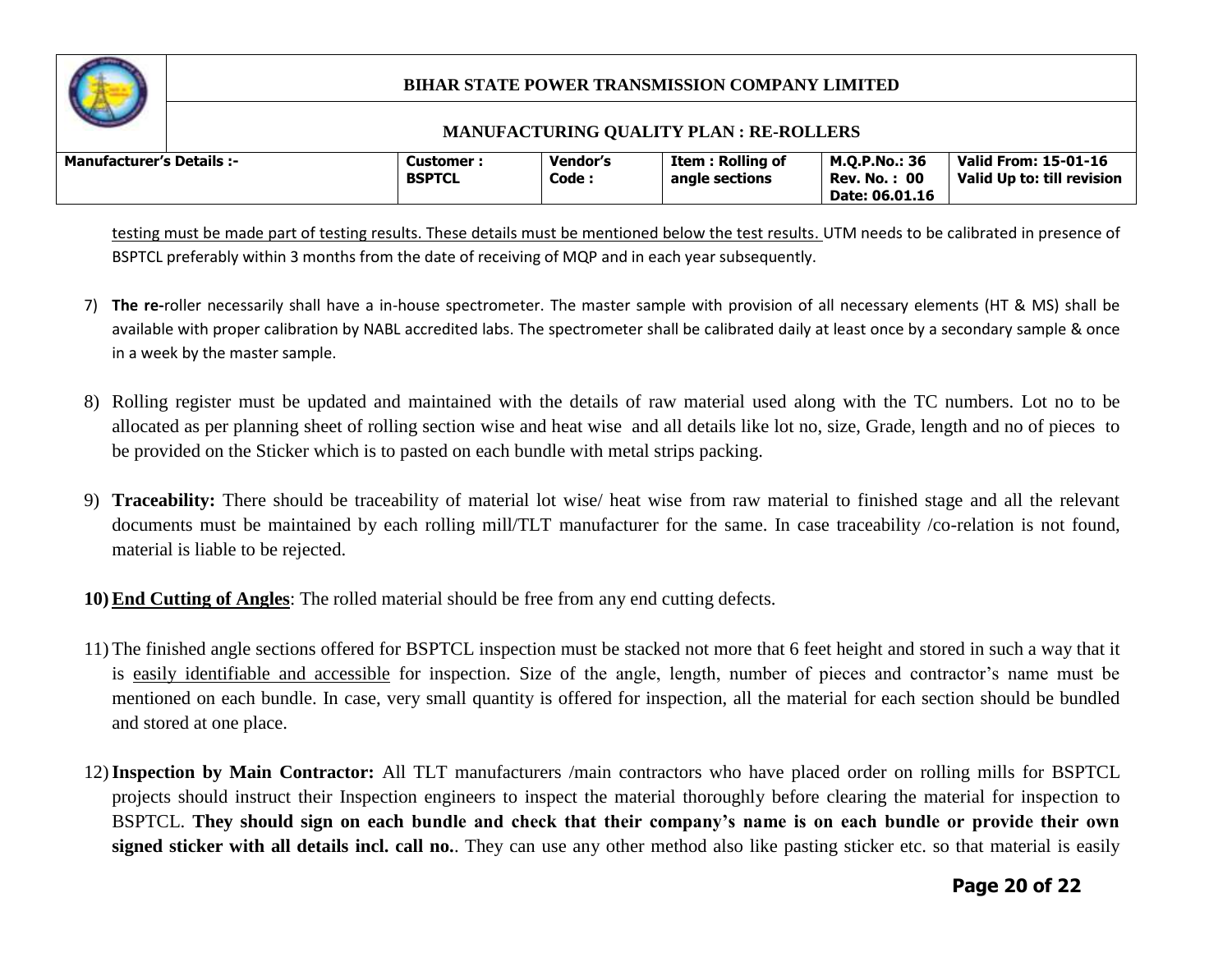

#### **MANUFACTURING QUALITY PLAN : RE-ROLLERS**

| Manufacturer's Details :- |  | Customer :<br><b>BSPTCL</b> | <b>Vendor's</b><br>Code : | Item : Rolling of<br>angle sections | M.O.P.No.: 36<br><b>Rev. No.: 00</b><br>Date: 06.01.16 | <b>Valid From: 15-01-16</b><br>Valid Up to: till revision |
|---------------------------|--|-----------------------------|---------------------------|-------------------------------------|--------------------------------------------------------|-----------------------------------------------------------|
|---------------------------|--|-----------------------------|---------------------------|-------------------------------------|--------------------------------------------------------|-----------------------------------------------------------|

identifiable. Contractor's IE must countersign on the angle(s) from which they have taken the sample(s) so that the same can be rechecked by BSPTCL, if required. Any section, if found without counter-signature of contractor's IE, it shall be treated as not inspected by contractor. The test reports of contractor inspection engineer and clearance certificate (if test results are in order) are to be made available at re-roller's works.

#### 13) **Offering the Material for Inspection to BSPTCL**: Details of the material being offered for inspection as per the following format :

| Call<br>No. | Contractor  <br>Name | Grade | Section | LOT<br>$\overline{N}$ | Length | No of pieces | Total Qty | Raw<br>Source<br>0t<br>Material<br>Used<br>(Invoice No $&TC$<br>No. | Embossing | Sample No. (to<br>mentioned<br>be<br>by BSPTCL IE) |
|-------------|----------------------|-------|---------|-----------------------|--------|--------------|-----------|---------------------------------------------------------------------|-----------|----------------------------------------------------|
|             |                      |       |         |                       |        |              |           |                                                                     |           |                                                    |

- 14) After inspection of material by BSPTCL, the re-roller shall submit the inspection summary and test reports immediately to BSPTCL IE to enable the issue of BSPTCL on the same date. All test report should mention minimum/maximum pass values/conforming requirement of the test.
- 15) Rejections/retests shall be carried out as per IS 2062:2011. In case of any rejection during in-process/final acceptance test, by contractor/BSPTCL, BSPTCL embossing should be grinded off by the re-roller and the same shall be verified by BSPTCL before further disposal.
- 16) The material cleared by BSPTCL shall be dispatched to TLT at the earliest, however in no case later by one month. Any material inspected one month before cannot be dispatched without revalidation of BSPTCL and same shall be done only after getting approval from BSPTCL for despatch clearance/re-inspection approval. BSPTCL inspection engineer to check despatch register & LR copy for the despatch of quantity, date & previous cleared BSPTCL material irrespective of BSPTCL by any IE.
- 17) Agencies which are having both rolling mill and TLT shall ensure that material is immediately dispatched to TLT stock yard and they will have separate boundaries for rolling mill finished yard and TLT stockyard for raw material i.e. Rolling Mill finished material stockyard shall not be used as raw material stock yard for TLT.